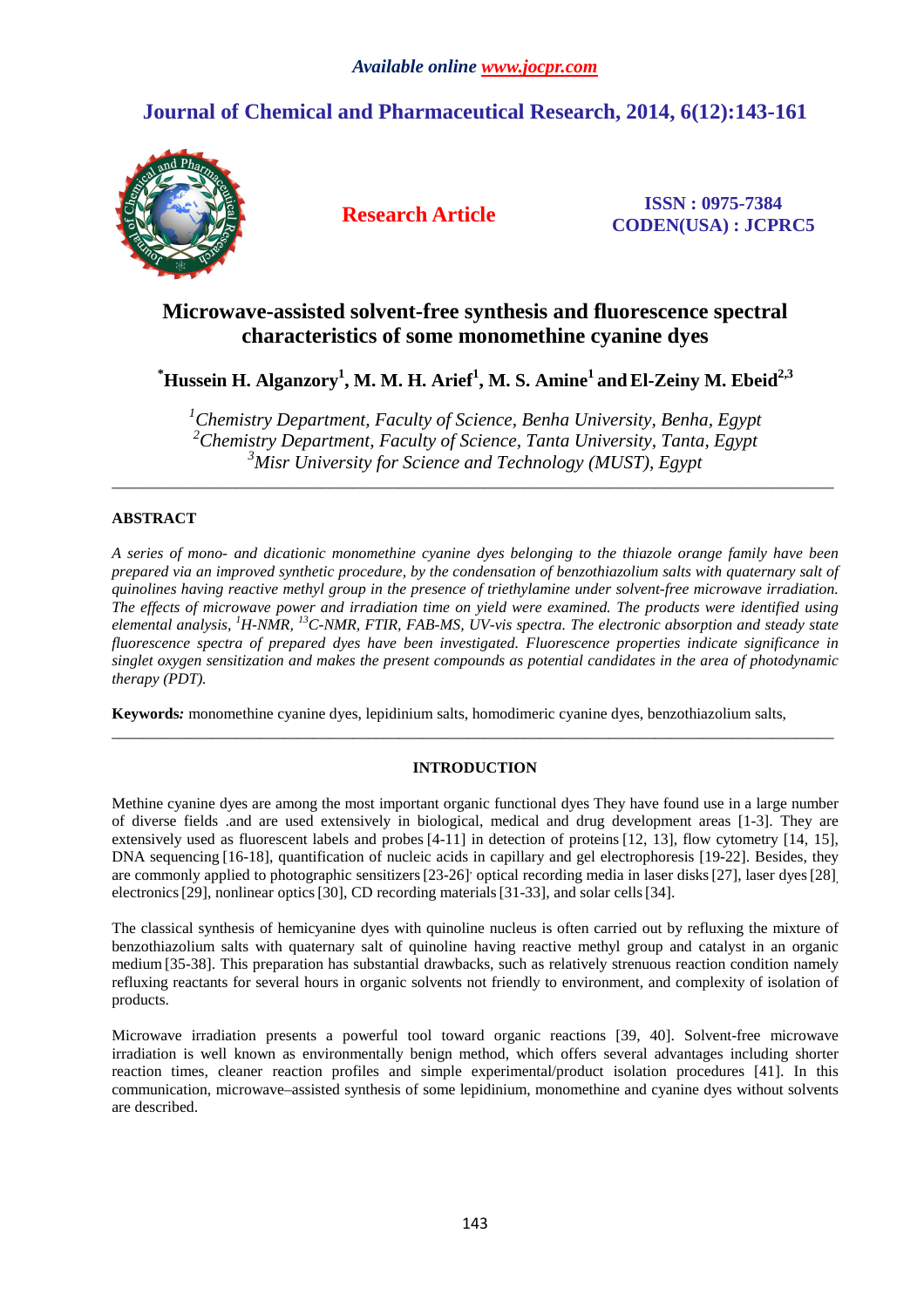#### **EXPERIMENTAL SECTION**

*\_\_\_\_\_\_\_\_\_\_\_\_\_\_\_\_\_\_\_\_\_\_\_\_\_\_\_\_\_\_\_\_\_\_\_\_\_\_\_\_\_\_\_\_\_\_\_\_\_\_\_\_\_\_\_\_\_\_\_\_\_\_\_\_\_\_\_\_\_\_\_\_\_\_\_\_\_\_*

#### *2.1. Measurements.*

Melting points were taken on a XT-4 micromelting apparatus and are uncorrected. IR spectra were recorded with PERKIN ELMER MODEL 1720 FTIR spectrometer. <sup>1</sup>H NMR and <sup>13</sup>C NMR spectra were measured with a Varian EM 390 and Bruker AC-250 spectrometers respectively. The chemical shifts in ppm are expressed in the  $\delta$  scale using tetramethylsilane (Me<sub>4</sub>Si) as internal standard. Coupling constants are given in Hz. Fast Atom Bombardment Mass Spectra [FAB-MS] were recorded in a Micromass Autospec M, operating at 70 eV, using a matrix of 3 nitrobenzyl alcohol. UV-Vis absorption spectra were recorded on a Shemadzu UV-1700 UV-Vis spectrometer. Fluorescence spectra were recorded on Hitachi F-4500 Spectrofluorimeter. TLC was performed on Merck silica gel 60-F 254 precoated plastic plates.

### *2.2. Synthetic procedure:*

Quaternary benzothiazolium salts were prepared by the conventional methods [scheme 1], according to the literatures<sup>[36, 37]</sup>

### All microwave reactions **[Schemes 2- 4]** were conducted using Start S Milestone S/N 129802 microwave apparatus. *2.2.1. General procedure for synthesis of benzothiazoles 2, 3a, b .*

A mixture of  $\mathbf{1}_{a,b}$  (5 mmol) and the corresponding alkylating agent (15 ml) was heated at 100 °C for 6h. After cooling, the residue was washed with diethylether and air-dried.

#### *1,4-Dimethylenephenyl-[3,3̀-bis(3H-benzothiazol-2-thione)] (2)*

Yield: 55%, m.p.: > 320 °C; FAB = 434; <sup>1</sup>HNMR (DMSO-d<sub>6</sub>):  $\delta$  = 5.70 (s, 4H, 2CH<sub>2</sub>), 7.27 (s, 4H, Ar-H), 7.30-7.80  $(m, 8H, Ar-H); C_{22} H_{16} N_2 S_4 (434); C, 59.29; H, 3.85, N, 6.29; found: C, 59.67; H, 3.62, N, 6.07.$ 

#### *4-(4-Chloromethyl-benzyl)-3H-benzothiazole-2-thione (3a)*

Yield 58%, m.p.: 162-164 °C; FAB = 306; <sup>1</sup>HNMR (DMSO-d<sub>6</sub>):  $\delta$  = 4.70 (s, 2H, CH<sub>2</sub>), 5.76 (s, 2H, CH<sub>2</sub>), 7.31-7.80 (m, 8H, Ar-H); <sup>13</sup>CNMR:  $\delta$  = 45.6 (CH<sub>2</sub>), 48.1 (CH<sub>2</sub>), 113.5, 121.9, 125.0, 126.4, 127.2, 128.9, 129.1, 134.8, 137.0, 140.9 (Ar-C), 189.0 (C=S); C<sub>15</sub> H<sub>12</sub> Cl N S<sub>2</sub> (305.5); C, 58.91; H, 3.95, N, 4.58; found: C, 58.80; H, 4.00, N, 4.71.

#### *3-Benzyl-3H-benzothiazole-2-thione (3b)*

Yield 59%, m.p.: 150-152 °C; <sup>1</sup>HNMR (DMSO-d<sub>6</sub>):  $\delta$  = 5.75 (s, 2H, CH<sub>2</sub>), 7.28-7.81 (m, 9H, Ar-H); <sup>13</sup>CNMR:  $\delta$  = 48.4 (CH<sub>2</sub>), 113.6, 121.9, 125.0, 126.4, 126.9, 127.2, 127.6, 128.6, 134.7, 141.0 (Ar-C), 189.0 (C=S); C<sub>14</sub> H<sub>11</sub> N S<sub>2</sub> (257.4); C, 64.21; H, 4.43, N, 5.35; found: C, 64.19; H, 4.23, N, 5.24.

# **2.2.2.** *General procedure for preparation of benzothiazolium salts 4a-d*

A solution of triethyloxonium tetrafluoroborate (2 mmol) in 5 ml CH<sub>2</sub>Cl<sub>2</sub> was added to a solution of benzothiazole derivative (2 mmol) in 15 ml CH<sub>2</sub>Cl<sub>2</sub> at -20 °C. The reaction mixture temperature was raised to room temp. in the course of 30 min. and stirring was continued for 1h. Dropwise addition of diethylether afforded fine crystals.

#### *2-Benzylsulfanyl-3-ethylbenzothiazol-3-ium tetrafluoroborate (4a)*

Yield 68%, m.p.: 160-161<sup>o</sup>C; FAB = 286(373-87); <sup>1</sup>HNMR (DMSO-d<sub>6</sub>):  $\delta$  = 1.44 (t, *j*=7.2 Hz, 3H, CH<sub>3</sub>), 4.68 (q, *j=7.3 Hz* 2H, CH2), 5.00 (s, 2H, CH2), 7.30-7.97 (m, 7H, Ar-H), 8.26 (d, *j=7.3 Hz*, 1H, CH), 8.38 (d, *j=7.3 Hz*, 1H); <sup>13</sup>CNMR: δ = 12.1 (CH<sub>3</sub>), 36.6 (CH<sub>2</sub>), 45.6 (CH<sub>2</sub>), 115.6, 124.2, 127.3, 128.5, 128.6, 128.9, 129.3, 129.4, 133.0, 140.8 (Ar-C), 177.8 (NCS); C<sub>16</sub> H<sub>16</sub> N S<sub>2</sub> BF<sub>4</sub> (373.3); C, 51.49; H, 4.32, N, 3.74; found: C, 51.41; H, 4.34, N, 3.81.

### *3-Ethyl- 2-methylsulfanyl-benzothiazol-3-ium tetrafluoroborate (4b)*

Yield 75%, m.p.: 209-211<sup>o</sup>C; <sup>1</sup>HNMR (DMSO-d<sub>6</sub>):  $\delta = 1.45$  (t, *j*=7.2 Hz, 3H, CH<sub>3</sub>), 4.67 (q, *j*=7.2 Hz, 2H, CH<sub>2</sub>), 3.14 (s, 3H, SCH3), 7.73 (t, *j=6.3 Hz,* 1H), 7.84 (t, *j=6.3 Hz,* 1H), 8.21 (t, *j=8.4 Hz,* 1H), 8.38 (d, *j=8.1 Hz,* 1H), <sup>13</sup>CNMR: δ = 12.0 (CH<sub>3</sub>), 18.0 (SCH<sub>3</sub>), 45.4 (NCH<sub>2</sub>), 115.4, 121.7, 124.1, 127.1, 129.3, 141.4 (Ar-C), 180.8 (NCS).

### *3-(4-Chloromethyl-benzyl)-2-ethylsulfanyl-benzothiazol-3-ium tetrafluoroborate (4c)*

Yield 70%, m.p.: 182-184<sup>o</sup>C; FAB = 334(421-87); <sup>1</sup>HNMR (DMSO-d<sub>6</sub>):  $\delta$  = 1.56 (t, *j*=7.0 Hz, 3H, CH<sub>3</sub>), 3.66 (q, *j*=7.3 Hz, 2H, CH<sub>2</sub>), 4.75 (s, 2H, CH<sub>2</sub>) 5.95 (s, 2H, NCH<sub>2</sub>), 7.33 (d, *j*=8.1 Hz, 2H), 7.47 (d, *j*=8.2 Hz, 2H, CH<sub>2</sub>), 7.80 (m, 2H, Ar-H), 8.20 (d,  $j=8.0$  Hz, 1H), 8.44 (d,  $j=9.1$  Hz, 1H); <sup>13</sup>CNMR:  $\delta = 13.0$  (CH<sub>3</sub>), 31.1 (CH<sub>2</sub>), 45.4 (CH<sub>2</sub>), 52.3 (CH<sub>2</sub>), 115.7, 124.2, 127.3, 127.5, 127.8, 128.6, 129.5, 132.1, 138.1, 141.8 (Ar-C), 181.0 (NCS); C<sub>17</sub> H<sub>17</sub> Cl N S2 BF4 (421.7); C, 48.42; H, 4.06, N, 3.32; found: C, 48.68; H, 4.01, N, 3.33.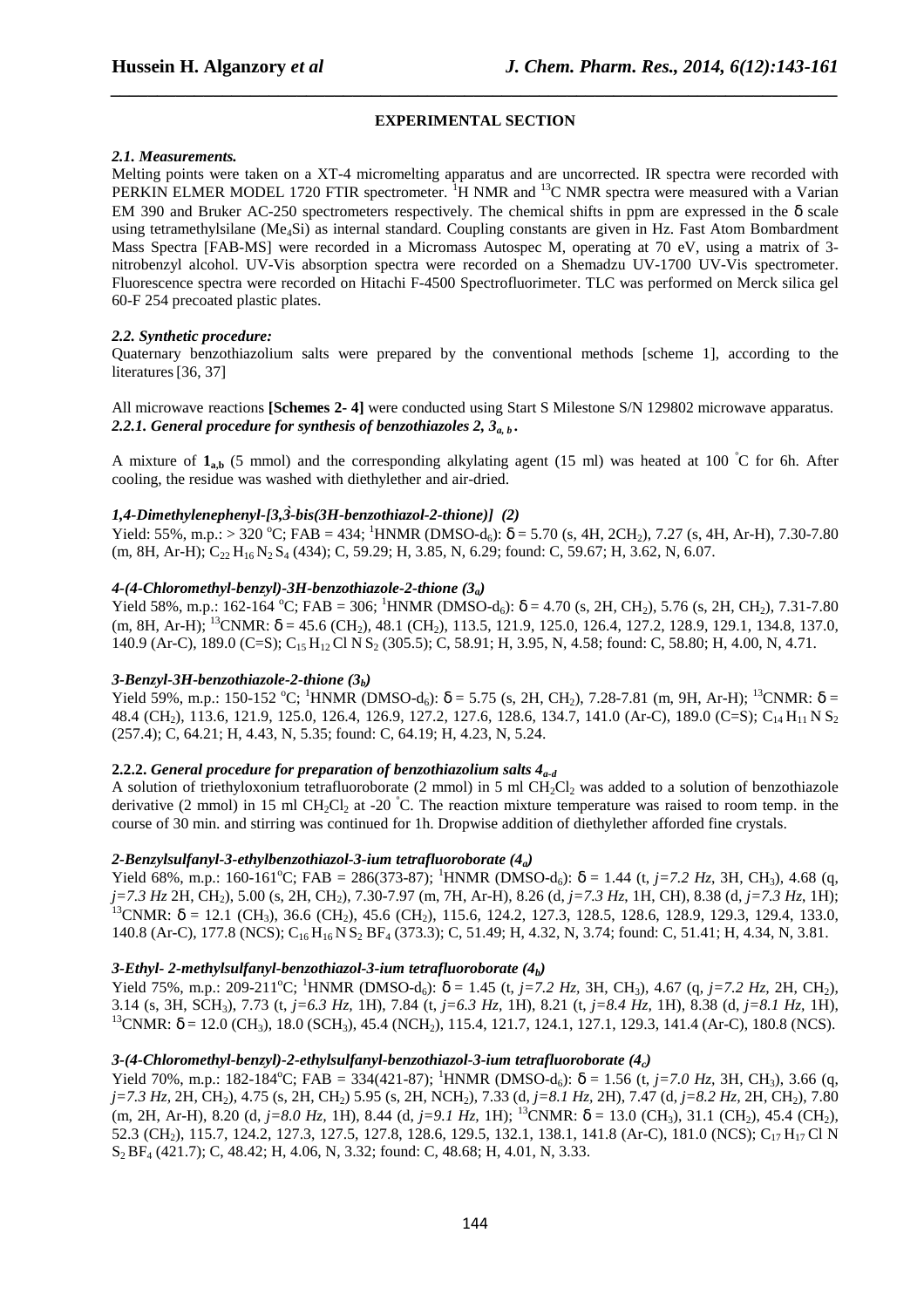# *3-Benzyl-2-ethylsulfanyl-benzothiazol-3-ium tetrafluoroborate (4d)*

Yield 74%, m.p.: 165-168°C; FAB = 286(373-87); <sup>1</sup>HNMR (DMSO-d<sub>6</sub>):  $\delta$  = 1.56 (t, *j*=7.3 Hz, 3H, CH<sub>3</sub>), 3.67 (q, *j=7.3 Hz,* 2H, CH2), 5.95 (s, 2H, CH2), 7.32-7.46 (m, 5H, Ar-H), 7.72-7.86 (m, 2H, Ar-H), 8.21 (d, *j=8.0 Hz,* 1H), 8.43 (d, *j=8.0 Hz,* 1H); <sup>13</sup>CNMR: δ = 115.8, 124.2, 127.2, 127.3, 128.6, 129.1, 129.5, 132.0, 141.8 (Ar-C), 180.9 (NCS); C<sub>16</sub> H<sub>16</sub> NS<sub>2</sub>BF<sub>4</sub> (373.3); C, 51.49; H, 4.32, N, 3.74; found: C, 51.65; H, 4.09, N, 3.81.

*\_\_\_\_\_\_\_\_\_\_\_\_\_\_\_\_\_\_\_\_\_\_\_\_\_\_\_\_\_\_\_\_\_\_\_\_\_\_\_\_\_\_\_\_\_\_\_\_\_\_\_\_\_\_\_\_\_\_\_\_\_\_\_\_\_\_\_\_\_\_\_\_\_\_\_\_\_\_*

# *3-methyl-2-methylsulfanyl-benzothiazol-3-ium tetrafluoroborate (5)*

A mixture of 2-methylthiobenzothiazole  $\mathbf{1}_b$  (5 mmol) and methyltosylate (10 mmol) in 15 ml dioxane was boiled under reflux for 8h. Evaporation of the solvent and washing the residue with diethylether afforded pale yellow solid. (yield 70%). m.p.: 109-111 °C; <sup>1</sup>HNMR (DMSO-d<sub>6</sub>):  $\delta = 2.27$  (s, 3H, CH<sub>3</sub>), 3.08 (s, 3H, SCH<sub>3</sub>), 4.07 (s, 3H, NCH<sub>3</sub>) 7.11 (d, *j*=*7.9 Hz*, 2H), 7.51 (d, *j*=*7.9 Hz*, 2H), 7.69 (t, *j*=*7.4 Hz*, 1H), 7.80 (t, *j*=*7.4* Hz, 1H), 8.15 (d, *j*=8.3 *Hz*, 1H), 8.36 (d,  $j=8.0$  *Hz*, 1H); <sup>13</sup>CNMR:  $\delta = 18.0$  (CH<sub>3</sub>), 20.8 (SCH<sub>3</sub>), 36.4 (NCH<sub>3</sub>), 15.7, 123.9, 125.5, 126.9, 128.2, 128.3, 129.1, 138.0, 142.4, 145.1 (Ar-C), 181.3 (NCS).

# *5,6,7,8-tetrahydro-benzo[d]thiazolo[2,3-b]thiazol-4-ylium tosylate (6)*

A mixture of 2-methylthiobenzothiazole  $(1<sub>b</sub>)$  and 2-chloroethyl tosylate (10 mmol) was heated with stirring at 90<sup>°</sup>C for 6h. After cooling, 20 ml of diethylether was added, where colorless fine crystala was precipited. (yield, 45%). m.p.: 218-221<sup>o</sup>C; FAB = 194(365-171); <sup>1</sup>HNMR (DMSO-d<sub>6</sub>):  $\delta$  = 2.28 (s, 3H, CH<sub>3</sub>), 4.24 (t, *j*=7.0 Hz, 2H, CH<sub>2</sub>) 4.96 (t, *j=7.0 Hz,* 2H, CH2), 7.11 (d, *j=8.2 Hz,* 2H) Cl), 7.46 (d, *j=8.1 Hz,* 2H), 7.64 (t, *j=7.2 Hz,* 1H), 7.75 (t, *j=7.1 Hz*, 1H), 7.95 (d, *j*=8.1 *Hz*, 2H), 8.27 (d, *j*=8.2 *Hz*, 2H); C<sub>16</sub> H<sub>15</sub> NO<sub>3</sub>S<sub>3</sub> (365.5); C, 51.32; H, 4.31, N, 3.74; found: C, 51.10; H, 4.24, N, 3.59.

# **2.2.3.** General procedure for preparation of quinolinium iodide salts ( $7<sub>a-c</sub>$  &  $8<sub>a-c</sub>$ )

A mixture of lepidine (10 mmol) and diiodoalkane (50 mmol) was subjected to microwave irradiation for proper time and temperature as given in **[Table 1]**. Filtration and washing with ether afforded yellow precipitate of two compounds. Extraction with hot acetone afforded pure dark yellow precipitate of monomer **7a-c**, and the residue of yellow dimmer  $\mathbf{8}_{\text{a-c}}$ , in the ratio of 1 : 4 continuously.

# *1-(3-Iodo-propyl)-4-methylquinolinium iodide (7a)*

Yellow crystals, m.p.: 175-177<sup>o</sup>C; <sup>1</sup>HNMR (DMSO-d<sub>6</sub>):  $\delta = 2.52$  (m, 2H, CH<sub>2</sub>), 3.02 (s, 3H, CH<sub>3</sub>), 3.38 (t, *j*=7.2 Hz, 2H, CH2), 5.06 (t, *j=7.4 Hz*, 2H, CH2), 8.04-8.64 (m, 5H, Ar-H), 9.42 (d, *j=6.1 Hz*, 1H, Ar-H).

# *1-(4-Iodo-butyl)-4-methylquinolinium iodide* **(7b)**

Yellow crystals, m.p.: 158-160 °C; <sup>1</sup>HNMR (DMSO-d<sub>6</sub>):  $\delta = 1.92$  (m, 2H, NCH<sub>2</sub>), 2.09 (m, 2H, CH<sub>2</sub>), 3.02 (s, 3H, CH<sub>3</sub>), 3.34 (t, *j*=6.6 Hz 2H, CH<sub>2</sub>), 5.08 (t, *j*=7.3 Hz 2H, CH<sub>2</sub>), 8.04-8.66 (m, 5H, Ar-H), 9.44 (d, *j*=6.0 Hz, 1H, Ar-H); <sup>13</sup>CNMR:  $\delta$  = 7.2 (CH<sub>2</sub>), 19.7 (CH<sub>2</sub>), 29.6 (CH<sub>2</sub>), 30.4 (CH<sub>3</sub>), 55.7 (CH<sub>2</sub>), 119.2, 122.6, 127.1, 128.9, 129.5, 135.0, 136.6, 148.2 (Ar-C), 158.6 (C=N<sup>+</sup>)

### *1-(5-Iodo-pentyl)-4-methylquinolinium iodide* **(7c)**

Yellow crystals, m.p.: 118-120 °C; <sup>1</sup>HNMR (DMSO-d<sub>6</sub>):  $\delta = 1.52$  (m, 2H, CH<sub>2</sub>), 1.83 (m, 2H, CH<sub>2</sub>), 2.01 (m, 2H, CH<sub>2</sub>), 3.03 (s, 3H, CH<sub>3</sub>), 3.31 (m, 2H, CH<sub>2</sub>), 5.02 (m, 2H, CH<sub>2</sub>), 8.04-8.5 (m, 6H, Ar-H); <sup>13</sup>CNMR:  $\delta = 8.3$ , 19.6, 26.5, 28.1, 56.5, (5CH2), 32.0 (CH3), 119.2, 122.5, 127.0, 128.8, 129.4, 135.0, 136.6, 148.1, 158.4 (Ar-C).

# *Propane-1,3-bis[4-methylquinolinieeum]diiodide (8a)*

Dark yellow crystals, m.p.:  $288-291^{\circ}\text{C}$ ;  $^{1}$ HNMR (DMSO-d<sub>6</sub>):  $\delta = 2.52$  (m, 2H, CH<sub>2</sub>), 3.02 (s, 6H, 2CH<sub>3</sub>), 5.06 (t, *j*=7.*1 Hz*, 4H, 2CH<sub>2</sub>), 8.02-8.66 (m, 5H, Ar-H), 9.48 (d, *j*=6.*1 Hz*, 2H, Ar-H).

# *Butane-1,4-bis[4-methylquinolinium]diiodide (8b)*

Dark yellow crystals, m.p.: 258-260°C; <sup>1</sup>HNMR (DMSO-d<sub>6</sub>):  $\delta = 2.10$  (bm, 4H, 2CH<sub>2</sub>), 3.01 (s, 6H, 2CH<sub>3</sub>), 5.08 (bm, 4H, 2CH2), 8.05-8.67 (m, 10H, Ar-H), 9.41 (d, 2H, *j=6.0 Hz*, 2H, Ar-H); <sup>13</sup>CNMR: δ = 19.7 (2CH3), 26.2  $(2CH<sub>2</sub>)$ , 56.2  $(2NCH<sub>2</sub>)$ , 119.3, 122.6, 127.1, 128.9, 129.5, 135.1, 136.6, 148.3, (Ar-C), 158.6 (C=N<sup>+</sup>).

# *pentane-1,5-bis[4-methylquinolinium]diiodide (8c)*

Dark yellow crystals, m.p.: 226-228°C; <sup>1</sup>HNMR (DMSO-d<sub>6</sub>):  $\delta = 1.57$  (m, 2H, CH<sub>2</sub>), 2.06 (m, 4H, 2CH<sub>2</sub>), 3.04 (s, 6H, 2CH3), 5.05 (t, *j=7.3 Hz*, 4H, 2CH2), 8.04-8.64 (m, 5H, Ar-H), 9.48 (d, *j=6.0 Hz*, 2H, Ar-H); <sup>13</sup>CNMR: δ = 19.7 (2CH2), 22.6 (CH2), 28.7 (2CH3), 56.5 (2CH2), 119.3, 122.5, 127.0, 128.8, 129.5, 135.0, 136.6, 148.2, 158.4 (Ar-C).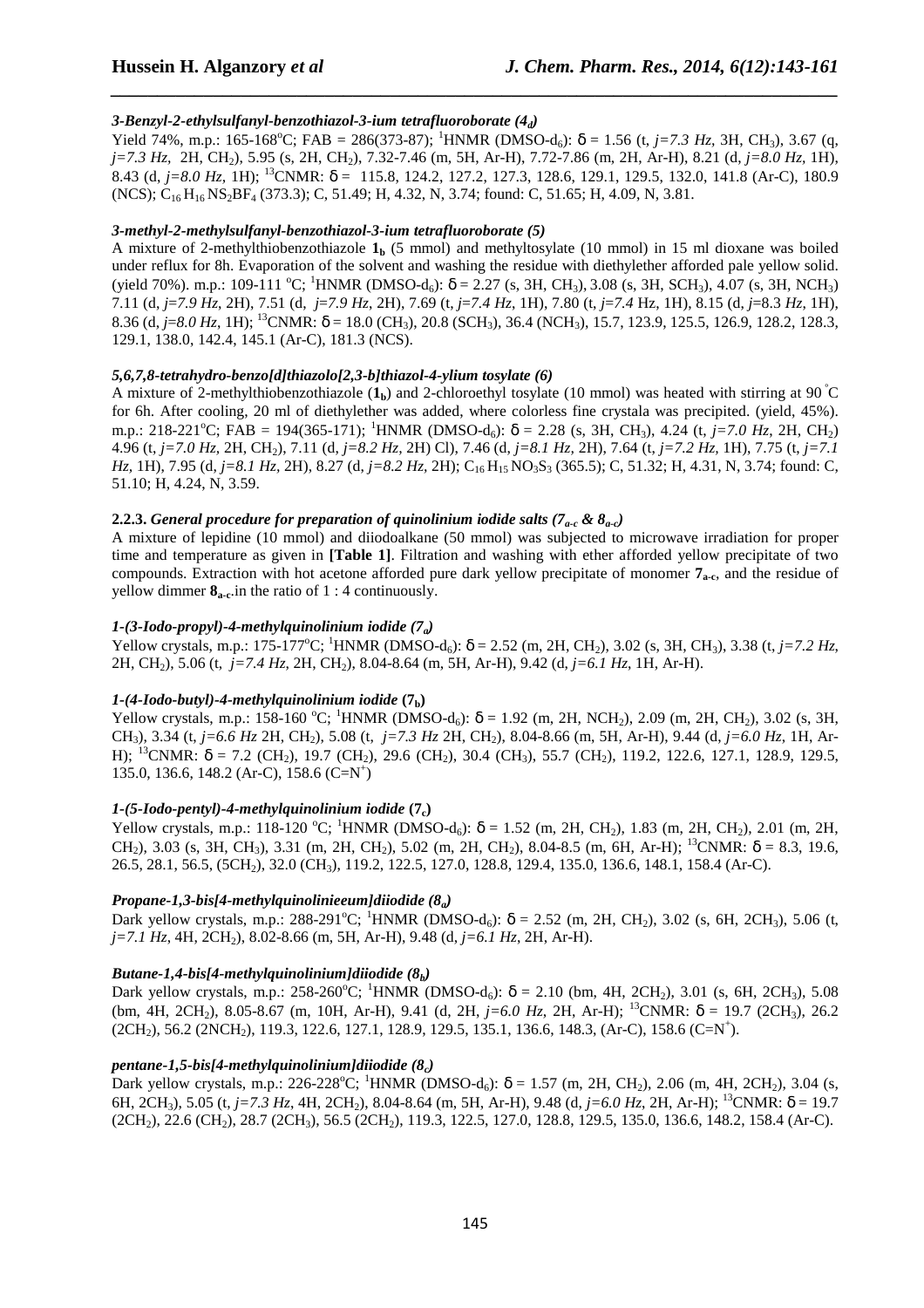# *1,4-Dimethylenephenyl[1,1-bis(4-methylquinolinium)]dibromide (9) ̀*

A mixture of lepidine (20 mmol), 4-(bromomethyl) benzylbromide (10 mmol) and few drops of triethyl amine was subjected to microwave irradiation for proper time and temperature as given in **[Table 1]**, the residue was washed with diethylether afforded dark yellow crystals. m.p.:  $285{\text -}288^{\circ}\text{C}$ ; FAB = 469(550-80), 390 (469-80); <sup>1</sup>HNMR  $(DMSO-d<sub>6</sub>)$ :  $\delta = 2.77$  (s, 6H, 2CH<sub>3</sub>), 6.16 (s, 4H, 2CH<sub>2</sub>), 7.31 (s, 4H, Ar-H), 7.50-8.17 (m, 10H, Ar-H), 9.23 (d,  $j=6.0$  Hz 2H, Ar-H); <sup>13</sup>CNMR:  $\delta$  = 20.4 (2CH<sub>3</sub>), 60.9 (2CH<sub>2</sub>), 119.7, 123.6, 127.6, 128.9, 129.1, 130.4, 130.5, 135.2, 136.2, 148.8, 161.5 (Ar-C);  $C_{28}H_{26}Br_2 N_2 (550.4)$ ; C, 58.25; H, 5.06, N, 4.85; found: C, 58.57; H, 4.85, N, 4.76.

*\_\_\_\_\_\_\_\_\_\_\_\_\_\_\_\_\_\_\_\_\_\_\_\_\_\_\_\_\_\_\_\_\_\_\_\_\_\_\_\_\_\_\_\_\_\_\_\_\_\_\_\_\_\_\_\_\_\_\_\_\_\_\_\_\_\_\_\_\_\_\_\_\_\_\_\_\_\_*

### *1, 4-Dimethyl-quinolinium iodide (10a)*

A mixture of lepidine (5 mmol) and methyl iodide (10 mmol) was subjected to microwave irradiation for proper time and temperature as given in **(Table 1).** Filtration and washing with ether afforded yellow fine crystals, m.p.: 185-186<sup>o</sup>C; <sup>1</sup>HNMR (DMSO-d<sub>6</sub>): δ = 3.02 (s, 3H, CH<sub>3</sub>), 4.61 (s, 3H, CH<sub>3</sub>), 8.04-8.56 (m, 5H, Ar-H), 9.40 (d, 1H,  $j=6.1Hz$ ); <sup>13</sup>CNMR:  $\delta = 19.5$  (CH<sub>3</sub>), 45.0 (CH<sub>3</sub>), 119.4, 122.3, 126.7, 128.3, 129.5, 134.8, 137.5, 148.8 (Ar-C),  $158.0$  (C=N<sup>+</sup>).

### *1-[(4-chloromethyl)benzyl-4-methylquinolinium chloride (10b)*

A mixture of lepidine (10 mmol) and 4-(chloromethyl) benzylchloride (30 mmol) was was subjected to microwave irradiation for proper time and temperature as given in [**Table 1]**, the residue was washed with diethylether and airdried. m.p.: 222-223<sup>o</sup>C; FAB = 282(318-36; <sup>1</sup>HNMR (DMSO-d<sub>6</sub>):  $\delta$  = 3.05 (s, 3H, CH<sub>3</sub>), 4.73 (s, 2H, CH<sub>2</sub>), 6.45 (s, 2H, CH<sub>2</sub>), 7.42 (s, 4H, Ar-H), 9.87 (d, *j*=5.4 Hz 1H, Ar-H); <sup>13</sup>CNMR: δ = 19.8 (CH<sub>3</sub>), 45.4 (CH<sub>2</sub>), 58.0 (CH<sub>2</sub>), 119.7, 123.0, 127.3, 127.4, 127.8, 129.1, 129.4, 129.6, 134.3, 134.7, 135.2, 136.7, 138.1, 149.3, (Ar-C), 159.6  $(C=^+N)$ ; C<sub>18</sub> H<sub>17</sub> Cl<sub>2</sub> N (282); C, 67.93, H, 5.38, N, 4.40; found: C, 67.86.03, H, 5.54, N, 4.38.

# **2.2.4.** General procedure for preparation of monocyanine dyes  $(11_{a,i})$

Benzothiazolium salt (2 mmol), 4-methylquinolinium salt (2mmol) and few drops of triethylamine were mixed in glass conical flask. The mixture was subjected to microwave irradiation for a proper time and power. After cooling and washing with diethyl ether orange to yellowish orange precipitate  $(18_{\text{ai}})$  was obtained. The details of reaction conditions and yield are provided in **[Table 2]** and the optimizing process for experimental conditions of dye **(18a)** is listed in **[Table 3].** 

### *1-(3-Iodopropyl)-4-[(3-methyl-3H-benzothiazol2-ylidene)methyl)] quinolinium iodide (11a)*

Orange crystals, m.p.: 233-235 °C; IR(KBr):  $v = 1469$  (SH), 1500, 1608 cm<sup>-1</sup> (C=C, C=N); <sup>1</sup>HNMR (DMSO-d<sub>6</sub>):  $\delta =$ 2.36 (m, 2H, CH2), 3.39 (t, *j=7.0 Hz*, 2H, CH2), 3.97 (s, 3H, CH3), 4.56 (t, *j=7.3 Hz*, 2H, CH2), 6.76 (s, 1H, =CH), 7.15-8.72 (m, 10H, Ar-H); <sup>13</sup>CNMR;  $\delta = 2.3$  (CH<sub>2</sub>), 32.4 (CH<sub>2</sub>), 33.9 (CH<sub>3</sub>), 54.3 (CH<sub>2</sub>), 88.5 (=CH), 107.5, 112.7, 117.4, 122.6, 123.7, 123.8, 124.2, 125.6, 126.5, 127.8, 133.0, 136.6, 140.0, 143.9, 148.0 (Ar-C), 159.7 (NCS).

### *1-(3-Iodobutyl)-4-[(3-methyl-3H-benzothiazol-2-ylidene)methyl)]quinolinium iodide (11b)*

Orange crystals, m.p.: 206-209<sup>o</sup>C; FAB = 473(600-127); IR(KBr):  $v = 1473$  (SH), 1516, 1612 cm<sup>-1</sup> (C=C, C=N); <sup>1</sup>HNMR (DMSO-d<sub>6</sub>):  $\delta = 1.91$  (bm, 4H, 2CH<sub>2</sub>), 3.56 (t, 2H, ICH<sub>2</sub>), 4.00 (s, 3H, NCH<sub>3</sub>), 4.62 (t, 2H, N<sup>+</sup>CH<sub>2</sub>), 6.88 (s, 1H, =CH); 7.09-8.79 (m, 10H, Ar-H) <sup>13</sup>CNMR;  $\delta = 7.5$  (ICH<sub>2</sub>), 29.8 (2CH<sub>2</sub>), 33.8 (NCH<sub>3</sub>), 67.9 (NCH<sub>2</sub>), 88.0 (=CH), 107.6, 112.8, 117.8, 122.7, 123.7, 124.3, 125.4, 125.7, 126.6, 127.9, 133.0, 136.7, 137.4, 140.1, 143.9 (Ar-C), 148.2, 159.8 (NCS, C=N).

### *1-(3-Iodopropyl)-4-[(3-benzyl-3H-benzothiazol-2-ylidene)methyl)] quinolinium tetrafluoroborate (11c)*

Orange fine crystals, m.p.: 236-238 °C; FAB = 535(622-87); IR(KBr):  $v = 1465$  (SH), 1492, 1612 cm<sup>-1</sup> (C=C, C=N); <sup>1</sup>HNMR (DMSO-d<sub>6</sub>):  $\delta$  = 2.38 (m, 2H, CH<sub>2</sub>), 3.34 (t, 2H, ICH<sub>2</sub>), 4.64 (t, 2H, NCH<sub>2</sub>), 5.96 (s, 2H, NCH<sub>2</sub>), 6.98 (s, 1H, =CH), 7.30-8.64 (m, 15H, Ar-H); C<sub>27</sub> H<sub>24</sub> N<sub>2</sub> I S (535.5); C, 51.37; H, 3.99, N, 4.44; found: C, 51.56; H, 3.91, N, 4.44.

## *1-(3-Iodopentyl)-4-[(3-methyl-3H-benzothiazol-2-ylidene)methyl)] quinolinium iodide (11d)*

Yellowish orange crystals, m.p.: 206-208 °C; FAB = 487(614-127); IR(KBr):  $v = 1469$  (SH), 1504, 1608 cm<sup>-1</sup> (C=C, C=N); <sup>1</sup>HNMR (DMSO-d<sub>6</sub>):  $\delta$  = 1.46 (t, *j*=6.7 Hz, 2H, CH<sub>2</sub>), 1.83 (m, 4H, 2CH<sub>2</sub>), 3.28 (m, 2H, CH<sub>2</sub>), 3.99 (s, 3H, CH<sub>3</sub>), 4.58 (m, 2H, CH<sub>2</sub>), 6.85 (s, 1H, =CH), 7.27-8.77 (m, 10H, Ar-H); <sup>13</sup>CNMR:  $\delta$  = 8.5 (CH<sub>2</sub>), 26.7, 27.6, 32.1, 53.7 (4CH2), 33.8 (CH3), 87.9 (=CH), 107.6, 112.8, 17.9, 122.7, 123.7, 124.0, 124.3, 125.7, 126.6, 127.9, 133.1, 136.8, 140.2, 144.1, 148.2 (Ar-C), 159.8 (NCS); [C<sub>23</sub> H<sub>24</sub> N<sub>2</sub> S I<sub>2</sub>] (614.3); C, 44.97; H, 3.94, N, 4.56; found: C, 44.72; H, 4.01, N, 4.51.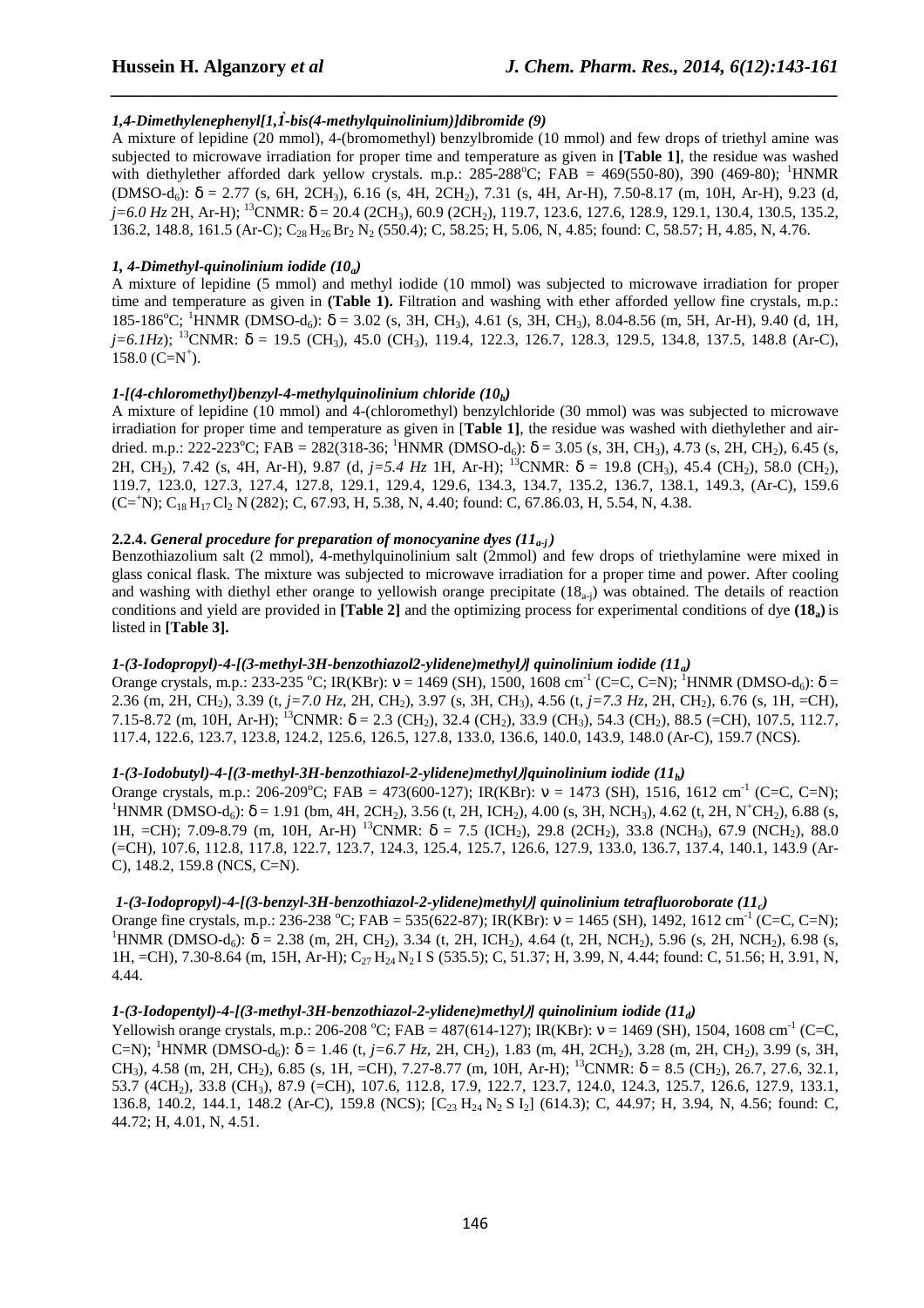# *1-(3-Iodobutyl)-4-[(3-ethyl-3H-benzothiazol-2-ylidene)methyl)]quinolinium tetrafluoroborate (11e)*

Orange fine crystals, m.p.: 220-221<sup>o</sup>C; FAB = 487(574-87); IR(KBr):  $v = 1473$  (SH), 1512, 1612 cm<sup>-1</sup> (C=C, C=N);; <sup>1</sup>HNMR (DMSO-d<sub>6</sub>):  $\delta$  = 1.40 (t, 3H, CH<sub>3</sub>), 1.92 (m, 4H, 2CH<sub>2</sub>), 3.33 (t, 3H, ICH<sub>2</sub>), 4.66 (m, 4H, 2NCH<sub>2</sub>), 6.93 (s, 1H, =CH); 7.37-8.81 (m, 10H, Ar-H) C23 H24 N2 S I (487.4); C, 46.65; H, 4.43, N, 4.73; found: C, 46.48; H, 4.04, N, 4.64.

*\_\_\_\_\_\_\_\_\_\_\_\_\_\_\_\_\_\_\_\_\_\_\_\_\_\_\_\_\_\_\_\_\_\_\_\_\_\_\_\_\_\_\_\_\_\_\_\_\_\_\_\_\_\_\_\_\_\_\_\_\_\_\_\_\_\_\_\_\_\_\_\_\_\_\_\_\_\_*

# *1-(3-Iodopropyl)-4-[(3-ethyl-3H-benzothiazol-2-ylidene)methyl)]quinolinium tetrafluoroborate (11f)*

Orange fine crystals, m.p.: 249-251<sup>o</sup>C; FAB = 473 (560-87); IR(KBr):  $v = 1465$  (SH), 1512, 1612 cm<sup>-1</sup> (C=C, C=N); <sup>1</sup>HNMR (DMSO-d<sub>6</sub>):  $\delta = 1.40$  (t, 3H, CH<sub>3</sub>), 2.40 (m, 2H, CH<sub>2</sub>), 3.33 (t, 2H, ICH<sub>2</sub>), 4.67 (m, 4H, 2NCH<sub>2</sub>), 6.95 (s, 1H, =CH); 7.37-8.81 (m, 10H, Ar-H); C<sub>22</sub> H<sub>22</sub> N<sub>2</sub> I S (473.4); C, 46.42; H, 4.07, N, 4.92; found: C, 46.65; H, 3.91, N, 4.89.

# *1-methyl-4-[(3-ethyl-3H-benzothiazol-2-ylidene)methyl)]quinolinium tetrafluoroborate (11g)*

Yellowish orange crystals, m.p.: 272-273 °C; FAB = 319 (406-87); IR(KBr):  $v = 1465$  (SH), 1519, 1616 cm<sup>-1</sup> (C=C, C=N); <sup>1</sup>HNMR (DMSO-d<sub>6</sub>): δ = 1.39 (t, *j*=7.0 Hz, 3H, CH<sub>3</sub>), 4.15 (s, 3H, CH<sub>3</sub>), 4.62 (q, *j*=6.8 Hz, 2H, CH<sub>2</sub>), 6.89 (s, 1H, =CH), 7.32-8.76 (m, 10H, Ar-H); <sup>13</sup>CNMR:  $\delta$  = 12.2 (CH<sub>3</sub>), 40.9 (CH<sub>2</sub>), 42.3 (CH<sub>3</sub>), 87.1 (=CH), 107.8, 112.6, 118.1, 122.8, 123.9, 124.4, 125.4, 126.9, 128.2, 133.1, 137.9, 139.4, 144.8, 148.6 (Ar-C), 158.8, (NCS).

# *1-methyl-4-[(3-methyl-3H-benzothiazol-2-ylidene)methyl)]quinolinium iodide (11h)*

Orange fine crystals, m.p.: 285-286<sup>o</sup>C; FAB = 305(432-127);  $v = 1481$  (SH), 1523, 1612 cm<sup>-1</sup> (C=C, C=N); <sup>1</sup>HNMR (DMSO-d<sub>6</sub>): δ = 3.91 (s, 3H, CH<sub>3</sub>), 4.10 (s, 3H, CH<sub>3</sub>), 6.75 (s, 1H, =CH), 7.14-8.71 (m, 10H, Ar-H); <sup>13</sup>CNMR: δ = 33.7 (CH<sub>3</sub>), 42.2 (CH<sub>3</sub>), 87.6 (=CH), 107.4, 112.6, 117.9, 122.5, 123.5, 123.6, 124.1, 125.3, 126.7, 127.8, 132.9, 137.6, 140.0, 144.6, 148.0, (Ar-C), 159.3 (NCS); C<sub>19</sub> H<sub>17</sub> I N<sub>2</sub> S (429); C, 51.71, H, 4.11, N, 6.35; found: C, 51.21, H, 3.87, N, 6.15.

### *1-methyl-4-[(3-benzyl-3H-benzothiazol-2-ylidene)methyl)]quinolinium tetrafluoroborate (11i)*

Orange crystals, m.p.: 295-296<sup>o</sup>C; IR(KBr):  $v = 1469$  (SH), 1504, 1616 cm<sup>-1</sup> (C=C, C=N); <sup>1</sup>HNMR (DMSO-d<sub>6</sub>):  $\delta =$ 6.17 (s, 3H, CH<sub>3</sub>), 5.93 (s, 2H, CH<sub>2</sub>), 6.95 (s, 1H, =CH<sub>2</sub>), 7.30-8.64 (m, 15H, Ar-H); <sup>13</sup>CNMR:  $\delta$  = 42.4 (CH<sub>3</sub>), 48.5 (CH2), 88.0 (=CH), 108.3, 112.8, 118.3, 122.9, 123.7, 124.0, 124.5, 125.0, 126.6, 127.0, 127.8, 128.2, 128.9, 133.2, 135.1, 137.9, 140.2, 145.1, 148.7, (Ar-C), 159.2 (NCS). [C<sub>25</sub> H<sub>21</sub> N<sub>2</sub> S B F<sub>4</sub>] (486.3); C, 61.74; H, 4.77, N, 5.76; found: C, 61.42; H, 4.11, N, 5.66.

## *1-methyl-4-[3-(4-chloromethyl)benzyl-3H-benzothiazol-2-ylidene)methyl)] quinolinium iodide (11j)*

Reddish orange crystals, m.p.: 209-211°C; FAB = 429 (556-127); <sup>1</sup>HNMR (DMSO-d<sub>6</sub>):  $\delta$  = 4.17 (s, 3H, NCH<sub>3</sub>), 4.70 (s, 2H, CH<sub>2</sub>Cl), 5.91 (s, 2H, NCH<sub>2</sub>), 6.92 (s, 1H, =CH), 7.34-8.60 (m, 14H, Ar-H); <sup>13</sup>CNMR:  $\delta$  = 42.6 (CH<sub>2</sub>Cl), 45.7 (NCH2), 48.6 (NCH3), 88.2 (=CH), 108.7, 113.0, 118.4, 123.1, 124.0, 124.3, 124.8, 125.2, 127.2, 127.3, 128.5, 129.7, 133.5, 135.5, 137.7, 138.2, 140.5, 145.4 (Ar-C), 149.1, 159.5 (SCN, C=N).

### *1-(4-(chloromethyl)benzyl) -4-[(3-methyl-3H-benzothiazol-2-ylidene)methyl)] quinolinium tosylate (11k)*

Orange crystals, m.p.: 225-227°C; FAB = 429(601-171); IR(KBr):  $v = 1504$ , 1612 cm<sup>-1</sup> (C=C, C=N); <sup>1</sup>HNMR  $(DMSO-d<sub>6</sub>)$ :  $\delta = 2.27$  (s, 3H, CH<sub>3</sub>), 4.05 (s, 3H, NCH<sub>3</sub>), 4.73 (s, 2H, ClCH<sub>2</sub>), 5.88 (s, 2H, NCH<sub>2</sub>), 6.96 (s, 1H, =CH), 7.07-8.82 (m, 14H, Ar-H); <sup>13</sup>CNMR:  $\delta$  = 20.7 (CH<sub>3</sub>), 33.9 (NCH<sub>3</sub>), 45.5 (ClCH<sub>2</sub>), 59.1 (NCH<sub>2</sub>), 88.6 (=CH), 107.6, 113.1, 118.3, 122.8, 124.0, 124.6, 124.9, 125.4, 125.7, 126.6, 126.9, 127.1, 127.9, 128.1, 129.3, 133.0, 136.5, 137.0, 137.4, 137.5, 140.3, 144.7 (Ar-C), 148.5, 160.5 (NSC, C=N); C<sub>33</sub> H<sub>29</sub> N<sub>2</sub> Cl S<sub>2</sub> O<sub>3</sub> (610.2); C, 64.96; H, 4.96, N, 4.59; found: C, 64.67; H, 4.94, N, 4.63.

# *2.2.5. General procedure for preparation of cyanine dyes dimer 12a-e*

Benzothiazolium salt (4 mmol), lepidinium dimmer (2mmol) and 5 ml of triethylamine were mixed in glass conical flask. The mixture was subjected to microwave irradiation for a proper time and power. Cooling and addition of diethyl ether afforded reddish orange crystals. The details of reaction conditions and yield are provided in **[Table 4]** *1,3-bis[4-(3-methyl-3H-benzothiazol-2-ylidene)methyl]quinolinyl-propane iodide tosylate (12a)* 

Reddish orange crystals, m.p.: 219-220°C; FAB = 749(876-127); IR(KBr):  $v = 1473$  (SH), 1512, 1608 cm<sup>-1</sup> (C=C, C=N); <sup>1</sup>HNMR (DMSO-d<sub>6</sub>):  $\delta$  = 2.28 (s, 2H, CH<sub>2</sub>), 3.92 (s, 6H, 2NCH<sub>3</sub>), 4.81 (s, 4H, 2NCH<sub>2</sub>), 6.80 (s, 2H, 2=CH), 7.10-8.71 (m, 20H, Ar-H); C<sub>39</sub> H<sub>34</sub> I<sub>2</sub> N<sub>4</sub> S<sub>2</sub> (876.7); C, 53.43; H, 3.91, N, 6.39; found: C, 53.49; H, 3.94, N, 6.30.

### *1,5-***bis***[4-(3-methyl-3H-benzothiazol-2-ylidene)methyl]quinolinyl-pentane diiodide (12b)*

Reddish orange, m.p.: 216-2218°C; FAB = 777 (904-127), 650 (777-127); <sup>1</sup>HNMR (DMSO-d<sub>6</sub>):  $\delta$  = 1.45 (bm, 2H, CH2), 1.93 (bm, 4H, 2CH2), 3.94 (s, 6H, 2CH3), 4.59 (bm, 4H, 2CH2), 6.84 (s, 2H, 2=CH), (s, 2H, 2=CH), 7.08-8.78 (m, 20H, Ar-H); <sup>13</sup>CNMR:  $\delta$  = 22.6 (CH<sub>2</sub>), 28.1 (2CH<sub>2</sub>), 33.8 (2CH<sub>3</sub>), 53.6 (2CH<sub>2</sub>), 88.0 (2=CH), 107.5, 112.8,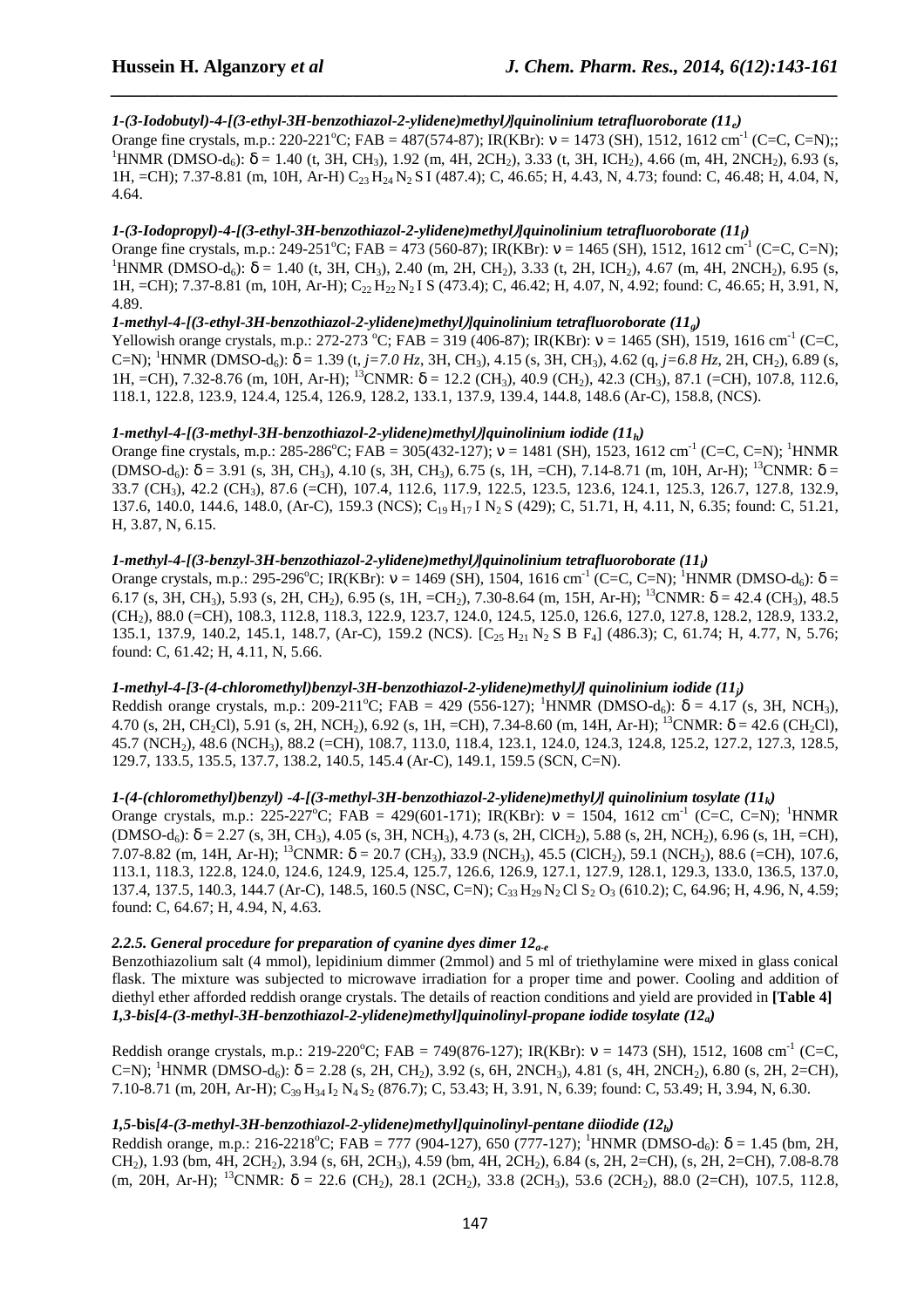117.9, 122.7, 123.6, 125.7, 126.6, 127.9, 128.0, 133.1, 136.8, 140.2, 144.1, 148.3 (Ar-C), 159.5 (NCS); [C<sub>41</sub> H<sub>38</sub> I<sub>2</sub> N<sub>4</sub> S<sub>2</sub>] (904.7); C, 52.85; H, 4.44, N, 6.01; found: C, 53.01; H, 4.58, N, 5.57. The details of reaction conditions and yield are provided in Table (5)

*\_\_\_\_\_\_\_\_\_\_\_\_\_\_\_\_\_\_\_\_\_\_\_\_\_\_\_\_\_\_\_\_\_\_\_\_\_\_\_\_\_\_\_\_\_\_\_\_\_\_\_\_\_\_\_\_\_\_\_\_\_\_\_\_\_\_\_\_\_\_\_\_\_\_\_\_\_\_*

# *1,4-bis[4-(3-methyl-3H-benzothiazol-2-ylidene)methyl]quinolinyl-butane iodide tosylate (12c)*

Dark red crystals, m.p.: 209-211<sup>o</sup>C; FAB = 429(556-127); IR(KBr):  $v = 1477$  (SH), 1512, 1608 cm<sup>-1</sup> (C=C, C=N); <sup>1</sup>HNMR (DMSO-d<sub>6</sub>):  $\delta$  = 2.00 (s, 4H, 2CH<sub>2</sub>), 2.26 (s, 3H, CH<sub>3</sub>), 4.01 (s, 6H, 2NCH<sub>3</sub>), 4.64 (s, 4H, 2NCH<sub>2</sub>), 6.90 (s, 2H, 2=CH), 7.07-8.78 (m, 24H, Ar-H).

# *1,4-bis[4-(3-ethyl-3H-benzothiazol-2-ylidene)methyl]quinolinyl-butane di-tetrafluroborate (12d)*

Reddish orange crystals, m.p.: 325-328 °C; FAB = 751 (838-87), 664 (751-87); <sup>1</sup>HNMR (DMSO-d<sub>6</sub>):  $\delta$  = 1.41 (bt, 6H, 2CH<sub>3</sub>), 2.21 (bm, 4H, 2CH<sub>2</sub>), 4.55 (bm, 4H, 2CH<sub>2</sub>), 4.65 (bm, 4H, 2CH<sub>2</sub>), 6.92 (s, 2H, 2=CH), 7.35-8.77 (m, 20H, Ar-H); <sup>13</sup>CNMR:  $\delta$  = 12.2 (2CH<sub>3</sub>), 25.7 (2CH<sub>2</sub>), 41.4 (2CH<sub>2</sub>), 53.5 (2CH<sub>2</sub>), 87.4 (2=CH), 107.8, 112.8, 118.0, 122.9, 124.0, 124.1, 124.5, 125.8, 126.8, 128.2, 133.1, 136.9, 139.5, 144.1, 148.7 (Ar-C), 159.1, (NCS);  $[C_4, H_{40} N_4]$  $S_2 B_2 F_8$ ] (838.6); C, 57.68; H, 5.07, N, 6.41; found: C, 57.92; H, 4.65, N, 6.16.

# *1,3-bis[4-(3-ethyl-3H-benzothiazol-2-ylidene)methyl]quinolinyl-propane diiodide (12e)*

Orange crystals, m.p.: 239-241<sup>o</sup>C; FAB = 777 (904-127), 650 (777-127); <sup>1</sup>HNMR (DMSO-d<sub>6</sub>): δ = 1.32 (t, 6H, *j*=7.2 Hz, 2CH<sub>3</sub>), 2.55 (bm, 2H, CH<sub>2</sub>), 4.61 (bq, 4H, 2CH<sub>2</sub>), 4.75 (bt, 4H, 2CH<sub>2</sub>), 6.88 (s, 2H, 2=CH), 7.30-8.73 (m, 20H, Ar-H); <sup>13</sup>CNMR:  $\delta$  = 12.1 (2CH<sub>3</sub>), 27.8 (CH<sub>2</sub>), 41.0 (2CH<sub>2</sub>), 51.6 (2CH<sub>2</sub>), 87.5 (2=CH), 108.0, 112.7, 117.8, 122.8, 123.9, 124.0, 124.5, 125.7, 126.7, 128.2, 133.0, 136.8, 139.3, 144.0, 148.5 (Ar-C), 159.2, (NCS); [C<sub>41</sub> H<sub>38</sub> I<sub>2</sub> N2 S2] (904.7); C, 54.43; H, 4.23, N, 6.19; found: C, 54.35; H, 4.40, N, 6.00.



**Scheme 1.** Synthesis of benzothiazolium salts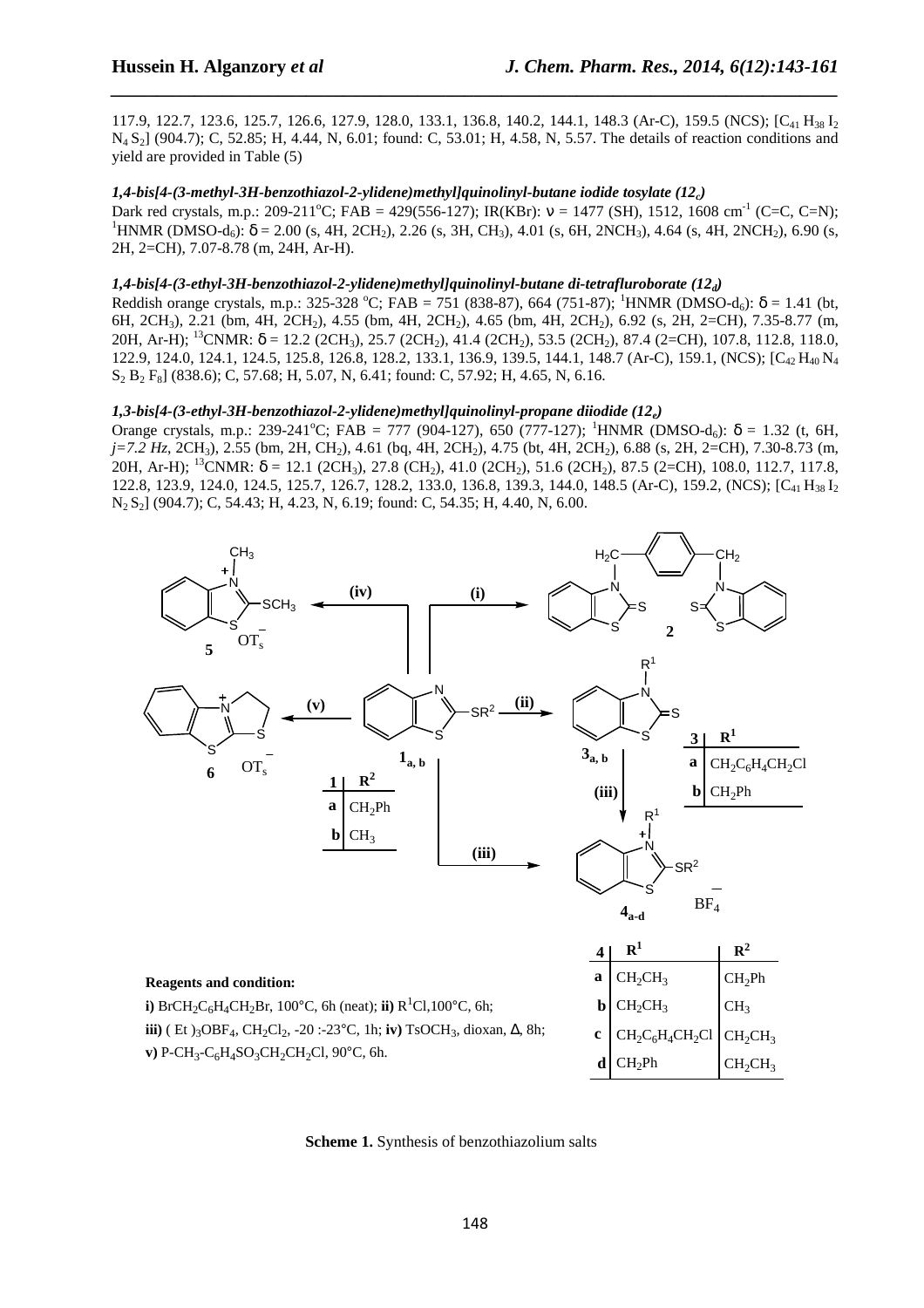# **RESULTS AND DISCUSSION**

*\_\_\_\_\_\_\_\_\_\_\_\_\_\_\_\_\_\_\_\_\_\_\_\_\_\_\_\_\_\_\_\_\_\_\_\_\_\_\_\_\_\_\_\_\_\_\_\_\_\_\_\_\_\_\_\_\_\_\_\_\_\_\_\_\_\_\_\_\_\_\_\_\_\_\_\_\_\_*

### **3.1.** *Synthesis*

Quaternary benzothiazolium salts **(2 - 6)** were prepared by the conventional methods **[Scheme 1]**, according to the literatures [36, 37]. The structure proposal of the prepared compounds was derived from the analytical data ( $H$ NMR, <sup>13</sup>C NMR, IR) and satisfactory elemental analyses.



**Scheme 2**. Microwave Synthesis of Quinolinium Salts

# Table 1.

The reaction conditions and yields for quinolinium iodide salts

| Compounds                       | Temp $(C)$ | Time (min) | Yield $(\% )$ |
|---------------------------------|------------|------------|---------------|
| $7_a, 8_a$                      | 120        |            | 85            |
| $7b$ , $8b$                     | 120        |            | 90            |
| 7 <sub>c</sub> , 8 <sub>c</sub> | 120        |            | 83            |
| 9                               | 130        | 2          | 86            |
| $10_a$                          | 120        | 2          | 92            |
| 10 <sub>b</sub>                 | 130        |            | 87            |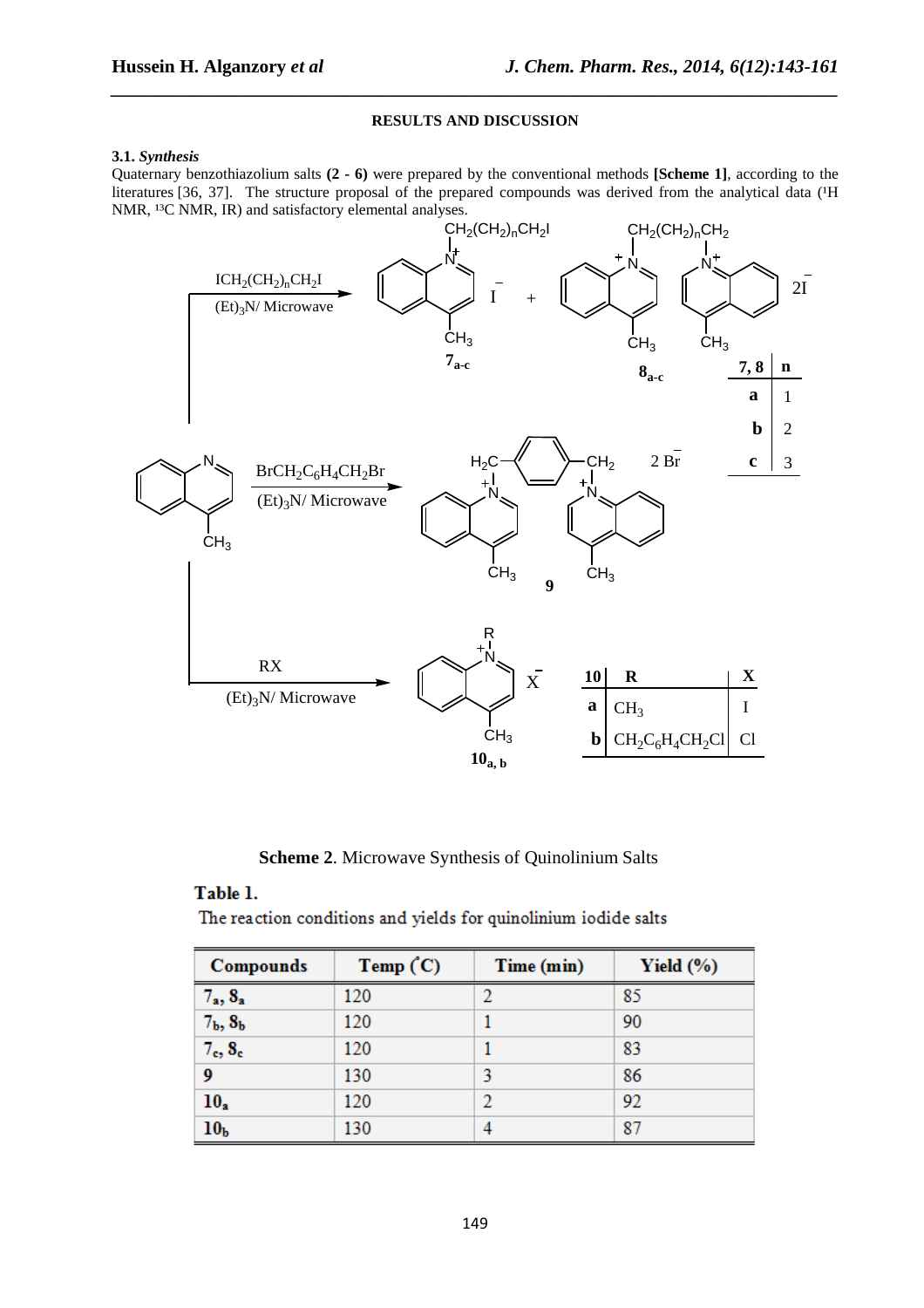A series of quinolinium salts **(7 - 10)** were synthesized by the reaction of lepidine and listed alkyl halide **[Scheme 2]**. The mixture was subjected to microwave irradiation for proper time and temperature. The details of reaction conditions and yields are provided in **[Table 1]**. The reactions proceeded well even when both the starting reactants were solids and the reaction temperature was maintained below the melting points of both components.

*\_\_\_\_\_\_\_\_\_\_\_\_\_\_\_\_\_\_\_\_\_\_\_\_\_\_\_\_\_\_\_\_\_\_\_\_\_\_\_\_\_\_\_\_\_\_\_\_\_\_\_\_\_\_\_\_\_\_\_\_\_\_\_\_\_\_\_\_\_\_\_\_\_\_\_\_\_\_*

Mono methinecyanine dyes **(11a-k)** were synthesized by the reaction of benzothiazolium salts with 4 methylquinolinium salts in the presence of triethylamine. The mixture was subjected to microwave irradiation for a proper time and power **[Scheme 2]**. The details of reaction conditions and yield are provided in **[Table 2]**, the optimizing process for experimental conditions of dye **(11a**) is listed in **[Table 3]**. It is necessary to emphasize that some of listed dyes were previously synthesized by classical methods e.g. monomethine cyanine dyes  $(11_a, 11_b, 11_c,$  $11_d$  and  $11_f$ ) were prepared according to literatures [36, 37] and used for other purposes.



Scheme 3. Microwave Synthesis of Monomethine Cyanine Dyes.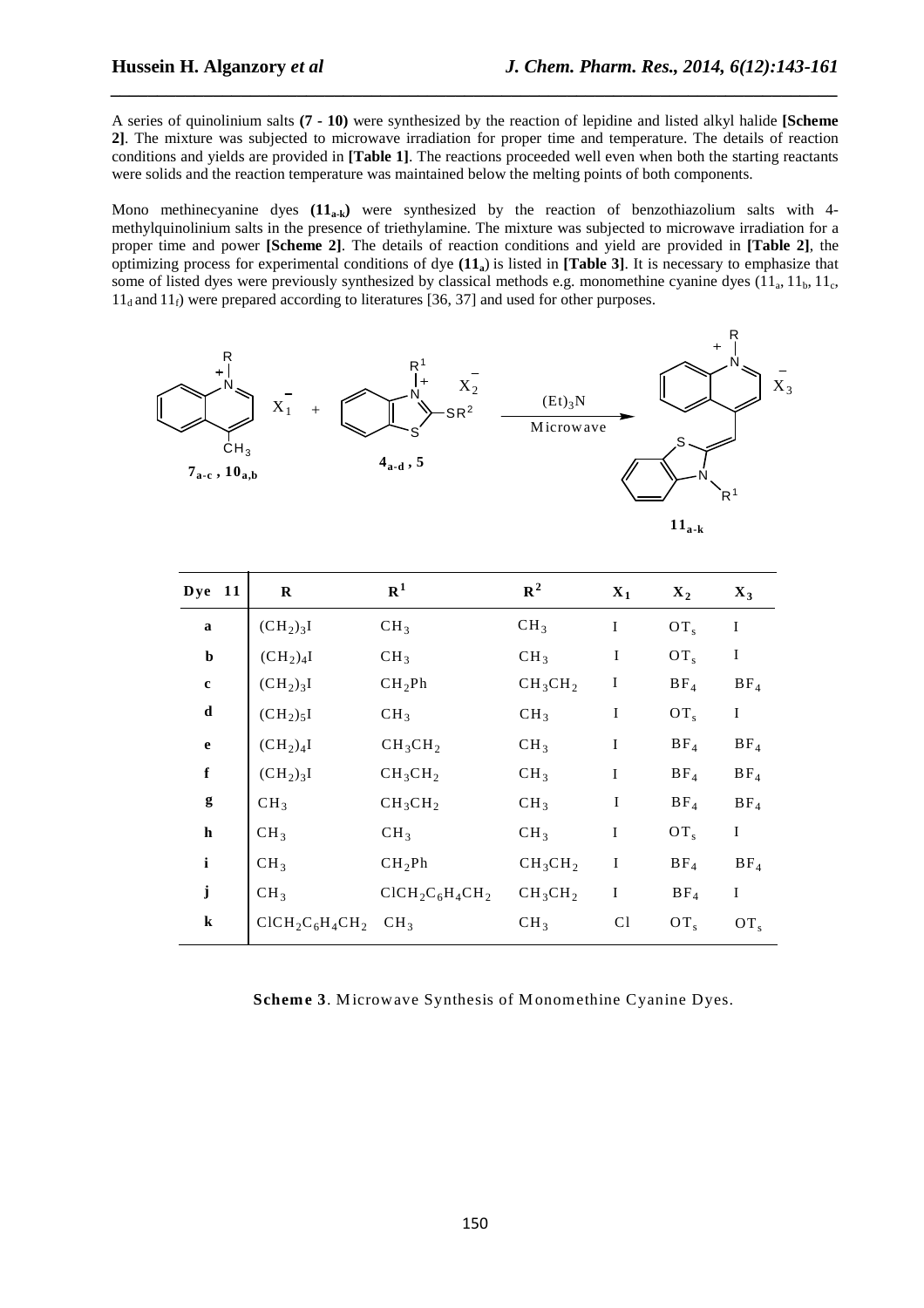# Table 2.

The reaction conditions and yields for cyanine dyes  $(11_{a,j})$ .

| <b>Dyes</b>                | Power (W) | Time (min) | Yield $(\% )$ |
|----------------------------|-----------|------------|---------------|
| $11_a$                     | 320       | 8          | 90            |
| 11 <sub>b</sub>            | 252       | 6          | 85            |
| $_{\rm 11_c}$              | 280       | 5          | 93            |
| 11 <sub>d</sub>            | 320       | 8          | 77            |
| $ll_e$                     | 280       | 6          | 87            |
| 11 <sub>f</sub>            | 260       | 7          | 82            |
| $\mathbf{ll}_{\mathsf{g}}$ | 260       | 5          | 87            |
| 11 <sub>h</sub>            | 320       | 5          | 80            |
| $11_i$                     | 280       | 6          | 80            |
| 11 <sub>j</sub>            | 280       | 7          | 75            |
| $11_K$                     | 320       | 7          | 85            |

*\_\_\_\_\_\_\_\_\_\_\_\_\_\_\_\_\_\_\_\_\_\_\_\_\_\_\_\_\_\_\_\_\_\_\_\_\_\_\_\_\_\_\_\_\_\_\_\_\_\_\_\_\_\_\_\_\_\_\_\_\_\_\_\_\_\_\_\_\_\_\_\_\_\_\_\_\_\_*

# Table 3.

The effect of microwave power and irradiation time on dye  $(11_a)$ .

| Power (W) | Time (min)     | Yield $(\% )$ |
|-----------|----------------|---------------|
| 180       | $\overline{2}$ | 33            |
| 180       | 3              | 37            |
| 180       | 5              | 39            |
| 180       | 6              | 35            |
| 280       | 3              | 43            |
| 280       | 5              | 45            |
| 280       | 7              | 50            |
| 280       | 8              | 53            |
| 280       | 9              | 61            |
| 280       | 10             | 59            |
| 320       | 4              | 66            |
| 320       | 5              | 79            |
| 320       | 7              | 83            |
| 320       | 8              | 90            |
| 320       | 9              | 87            |

Finally a series of cyanine dyes dimmer **(12a-e)** were prepared by the reaction of Benzothiazolium, lepidinium dimmer and triethylamine **[Scheme 3]** The mixture was subjected to microwave irradiation for a proper time and power. The details of reaction conditions and yield are provided in **[Table 4]**. The optimized reaction conditions of **(12b)** dye are presented in **[Table 5]**.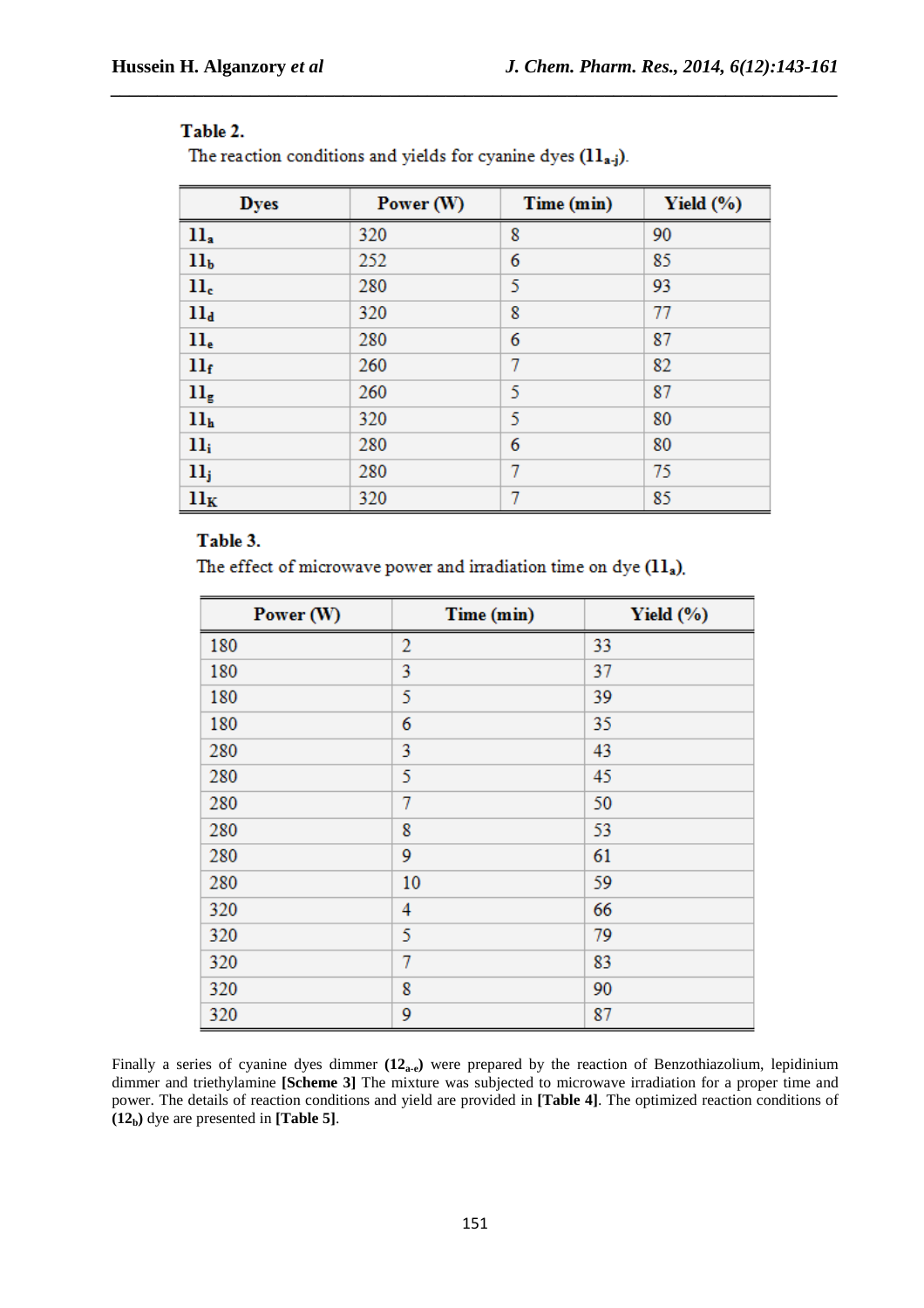

**Scheme 4**. Microwave Synthesis of Cyanine Dyes Dimmer Table 4. The reaction conditions and yields for cyanine dye dimmers  $(12<sub>a-e</sub>)$ 

| Dyes                | Power $(W)$ | Time (min) | Yield $(\%)$ |
|---------------------|-------------|------------|--------------|
| $12_a$              | 200         | 10         | 88           |
| 12 <sub>b</sub>     | 240         | 10         | 90           |
| $\frac{12_c}{12_d}$ | 220         | 10         | 87           |
|                     | 240         | 12         | 79           |
| 12 <sub>e</sub>     | 200         | 10         | 81           |

Compared with the solvent refluxing method, the microwave radiation technique has a better yield and a shorter reaction time. It could be found that the yield increased obviously with prolonging irradiation time within a certain power until achieving optimized reaction time. It could also be found that the reaction yield decreases under lower power and the reaction time becomes shorter with the increase of microwave power. This indicates that the greater the microwave radiation power, the faster the reaction rate as shown in tables **[3** and **5]** which explain the effect of microwave power and irradiation time on dyes  $(11a)$  and  $(12<sub>b</sub>)$  respectively.

During the last decades, most asymmetric monomethine cyanine dyes have been prepared by the conventional method involving the reaction of 2-methylmercaptobenzothiazolium salts with 1-alkyl-4-methylquinolinium salts [24, 42]. This encounters a substantial drawback related to the evolution of methyl mercaptan as a pollutant that possesses unpleasant odor. Another drawback is that alkyl groups at sulphur and nitrogen in the quaternized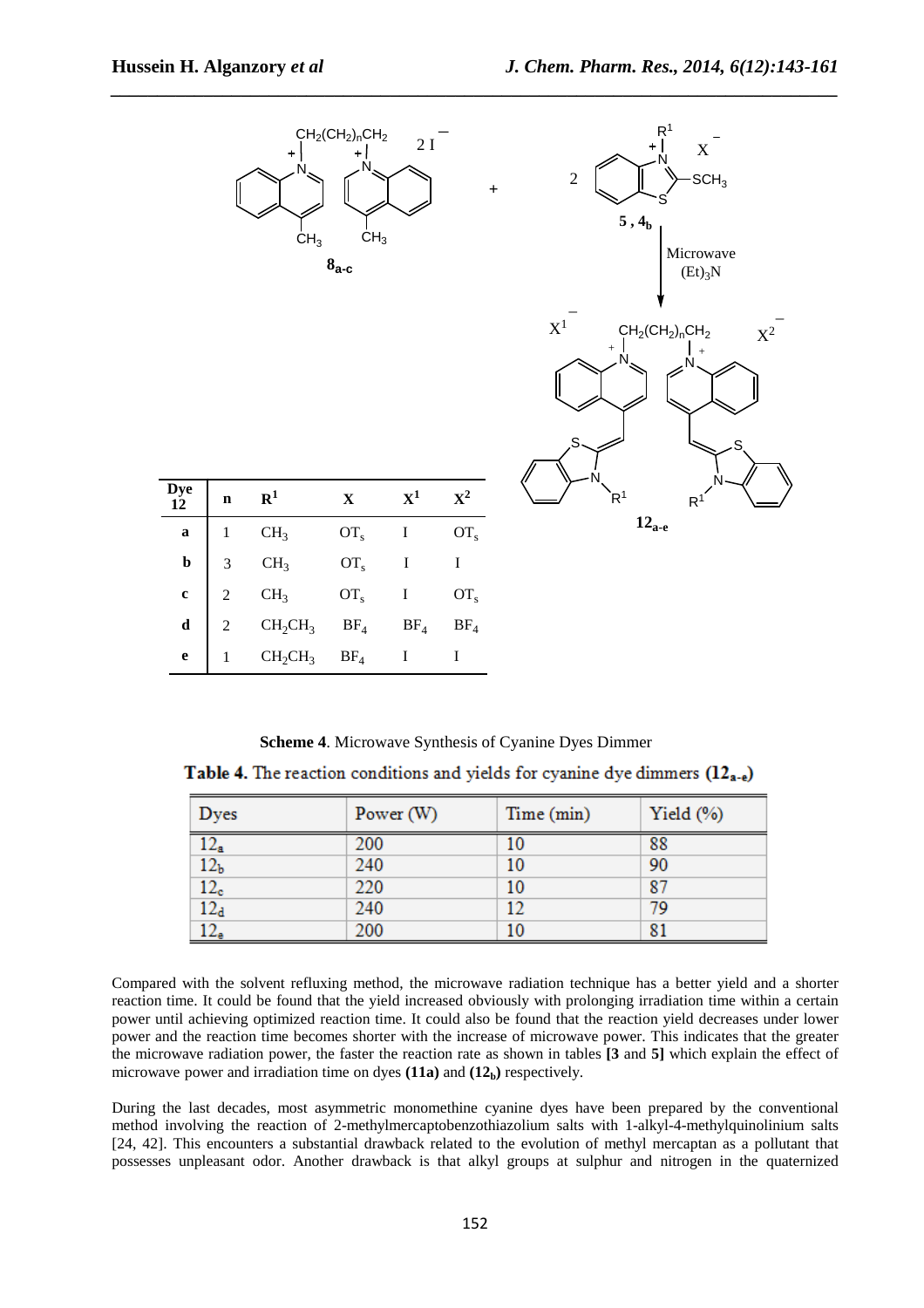alkylmercapto starting materials may exchange their positions leading to unexpected reaction byproducts [43, 44]. By using microwave radiation, we avoid all these aforementioned disadvantages.

*\_\_\_\_\_\_\_\_\_\_\_\_\_\_\_\_\_\_\_\_\_\_\_\_\_\_\_\_\_\_\_\_\_\_\_\_\_\_\_\_\_\_\_\_\_\_\_\_\_\_\_\_\_\_\_\_\_\_\_\_\_\_\_\_\_\_\_\_\_\_\_\_\_\_\_\_\_\_*

#### **3.2.** *Spectroscopic study*

The constitution of the prepared compounds was secured by their elemental analysis, UV.-Vis absorption spectra, IR,  $H^1$  NMR,  $^{13}$ C NMR; FAB-MS data (see experimental part).

# **3.3. Fluorescence spectral study for some synthesized dyes.**

The electronic absorption spectra of the studied cyanine dyes are shown in Figures **(1-9)**. The dyes are generally characterized by very small values of Stoke's shifts between absorption and emission spectral bands indicating that the absorption and emission photons exhibit close frequencies. Other emission broad bands in the near IR spectral range are also obtained that are attributed to phosphorescence and are good indication of triplet state formation. This becomes of great significance in singlet oxygen sensitization and makes the present compounds as potential candidates in the area of photodynamic therapy (PDT) [45 - 47].

At higher energies, a second excited electronic state absorption occurs at around 290 nm. This second electronic state gives its characteristic fluorescence at around 390 nm**.** This is yet a peculiar behavior of these compounds since fluorescence dominates the internal conversion (ic) photo physical process.

The electronic absorption spectra of some compounds show two- split absorption peaks which are assigned to the first singlet state absorption of monomeric and J-aggregates of the dye which is a common phenomenon of many cyanine dyes [48, 49].

#### **3.3.1.** *Compound [11a]*

The electronic absorption spectrum of compound  $11_a$  shows single absorption peak at 510 nm. This singlet state absorption gives fluorescence peak of emission maximum at 546 nm. The spectral pattern does not alter upon excitation at 480 nm or 510 nm. Like other cyanine dyes, the compound is characterized by very small values of Stoke's shifts where absorption and emission photons exhibit close frequencies.

Another emission broad band in the spectral range 680-900 nm is also obtained that is attributed to phosphorescence (**Fig.1)**. This becomes of great significance in singlet oxygen sensitization by this compound.



Fig. 1. Absorption and emission spectra of dye 11a

#### **3.3.2.** *Compound [11e]*

The electronic absorption spectrum of compound  $11_e$  shows absorption peak at 505 nm. This singlet state absorption gives a symmetrical fluorescence peak of emission maximum at 544 nm upon excitation using 480 nm. light. The compound is characterized by very small values of Stoke's shifts where absorption and emission photons exhibit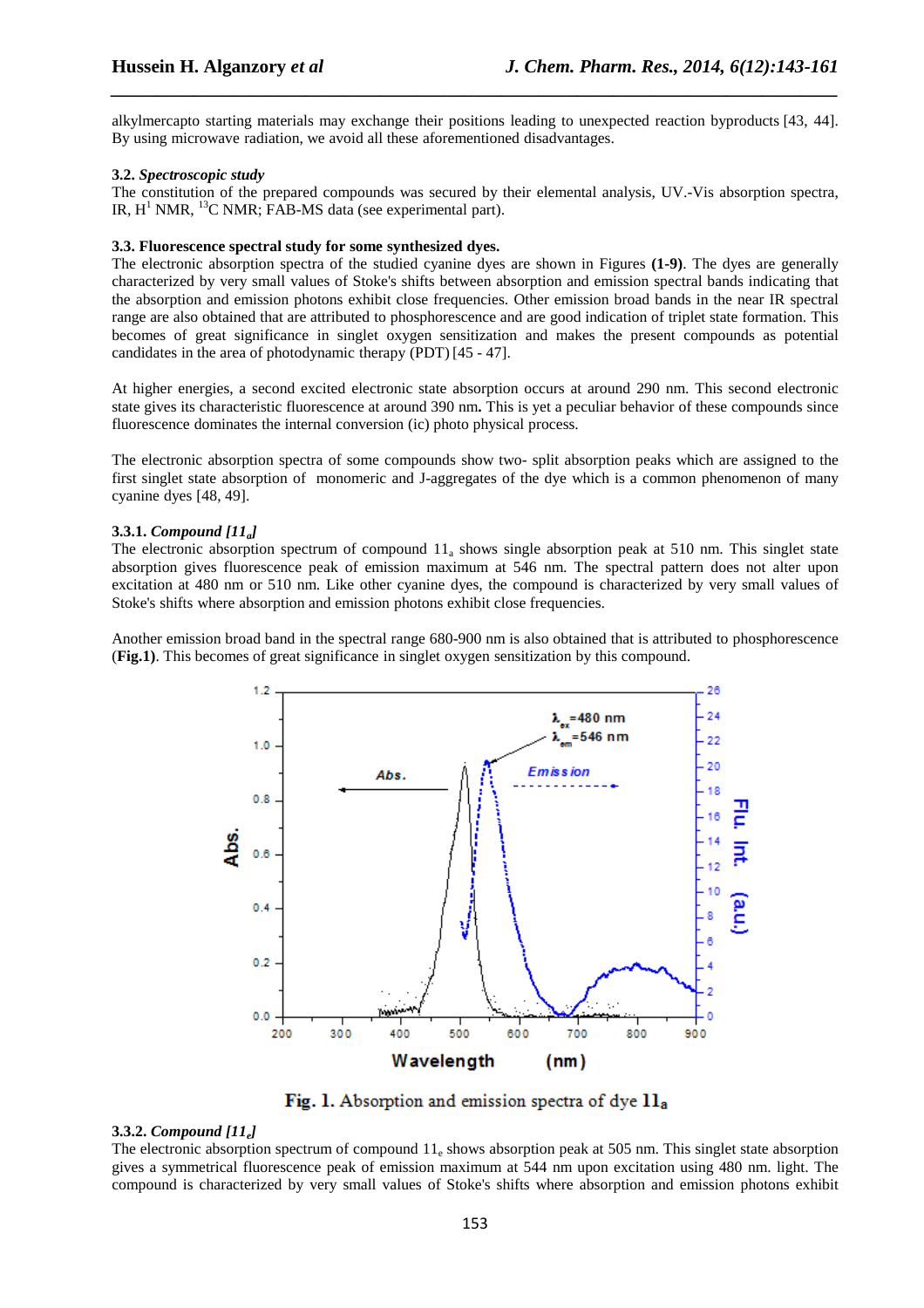close frequencies. Another emission broad band in the spectral range 680-900 nm is also obtained that is attributed to phosphorescence and is a good indication of triplet state formation. This becomes of great significance in singlet oxygen sensitization.

*\_\_\_\_\_\_\_\_\_\_\_\_\_\_\_\_\_\_\_\_\_\_\_\_\_\_\_\_\_\_\_\_\_\_\_\_\_\_\_\_\_\_\_\_\_\_\_\_\_\_\_\_\_\_\_\_\_\_\_\_\_\_\_\_\_\_\_\_\_\_\_\_\_\_\_\_\_\_*

At higher energies, a second excited electronic state absorption occurs at 288 nm. This second electronic state gives its characteristic fluorescence at 388 nm **(**F**ig.2).** This is yet a peculiar behavior of this compound since fluorescence dominates the internal conversion (ic) photo physical process.



Fig. 2. Absorption and emission spectra of dye 11.



Fig. 3. Absorption and emission spectra of dye  $11<sub>f</sub>$ 

#### **3.3.3***. Compound [11f]*

The electronic absorption spectrum of compound  $11_f$  shows absorption peak at 509 nm, this singlet state absorption gives a symmetrical fluorescence peak of emission maximum at 488 nm upon excitation wavelength 480 nm.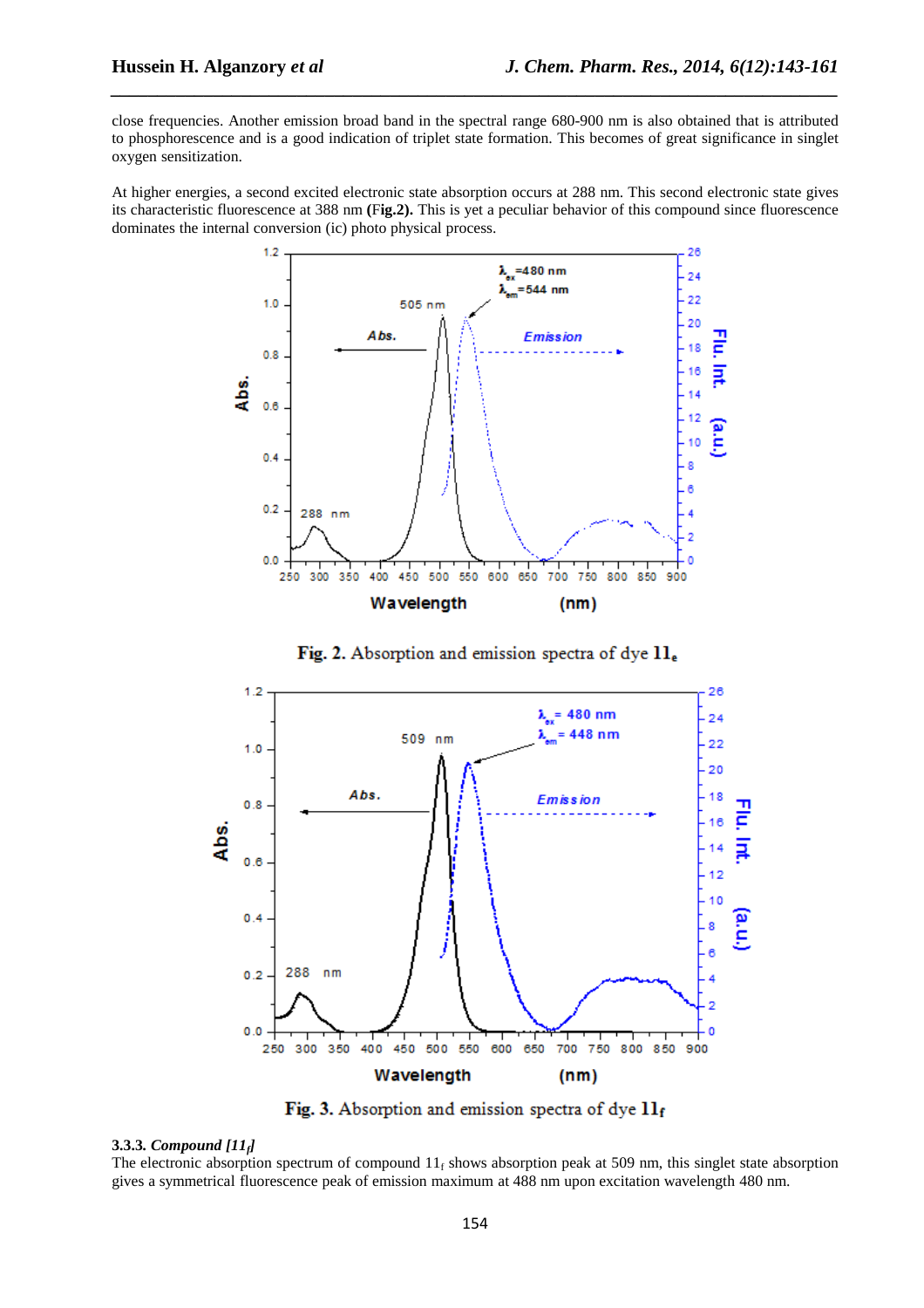Like cyanine dyes, the compound is characterized by very small values of Stoke's shifts where absorption and emission photons exhibit close frequencies.

*\_\_\_\_\_\_\_\_\_\_\_\_\_\_\_\_\_\_\_\_\_\_\_\_\_\_\_\_\_\_\_\_\_\_\_\_\_\_\_\_\_\_\_\_\_\_\_\_\_\_\_\_\_\_\_\_\_\_\_\_\_\_\_\_\_\_\_\_\_\_\_\_\_\_\_\_\_\_*

Another emission broad band in the spectral range 680-900 nm is also obtained that is attributed to phosphorescence and is a good indication of triplet state formation. This becomes of great significance in singlet oxygen sensitization. At higher energies, a second excited electronic state absorption occurs at 288 nm. This second electronic state gives its characteristic fluorescence at 385 nm **(fig.3).** This is yet a peculiar behavior of this compound since fluorescence dominates the internal conversion (ic) photo physical process.

#### **3.3.4.** *Compound [11g]*

The electronic absorption spectrum of compound  $11<sub>g</sub>$  shows absorption peak at 505 nm, this singlet state absorption gives a symmetrical fluorescence peak of emission maximum at 549 nm. The spectral pattern does not alter upon excitation at 480 nm or 505 nm.

Another emission broad band in the spectral range 700-900 nm is also obtained that is attributed to phosphorescence and is a good indication of triplet state formation. This becomes of great significance in singlet oxygen sensitization. Like cyanine dyes, the compound is characterized by very small values of Stoke's shifts where absorption and emission photons exhibit close frequencies.

At higher energies, a second excited electronic state absorption occurs at 288 nm. This second electronic state gives its characteristic fluorescence at 385 nm **(fig.4)**. This is yet a peculiar behavior of this compound since fluorescence dominates the internal conversion (ic) photo physical process.



Fig. 4. Absorption and emission spectra of dye  $1l_{\rm g}$ 

#### **3.3.5.** *Compound [11h]*

The electronic absorption spectrum of compound  $11<sub>h</sub>$  shows absorption peak at 500 nm, a first excited electronic state absorption occurs at 480 nm. This first electronic state gives its characteristic fluorescence peak of emission maximum at 552 nm. Another emission broad band in the spectral range 675-900 nm is also obtained that is attributed to phosphorescence and is a good indication of triplet state formation. This becomes of great significance in singlet oxygen sensitization.

Like cyanine dyes, the compound is characterized by very small values of Stoke's shifts where absorption and emission photons exhibit close frequencies.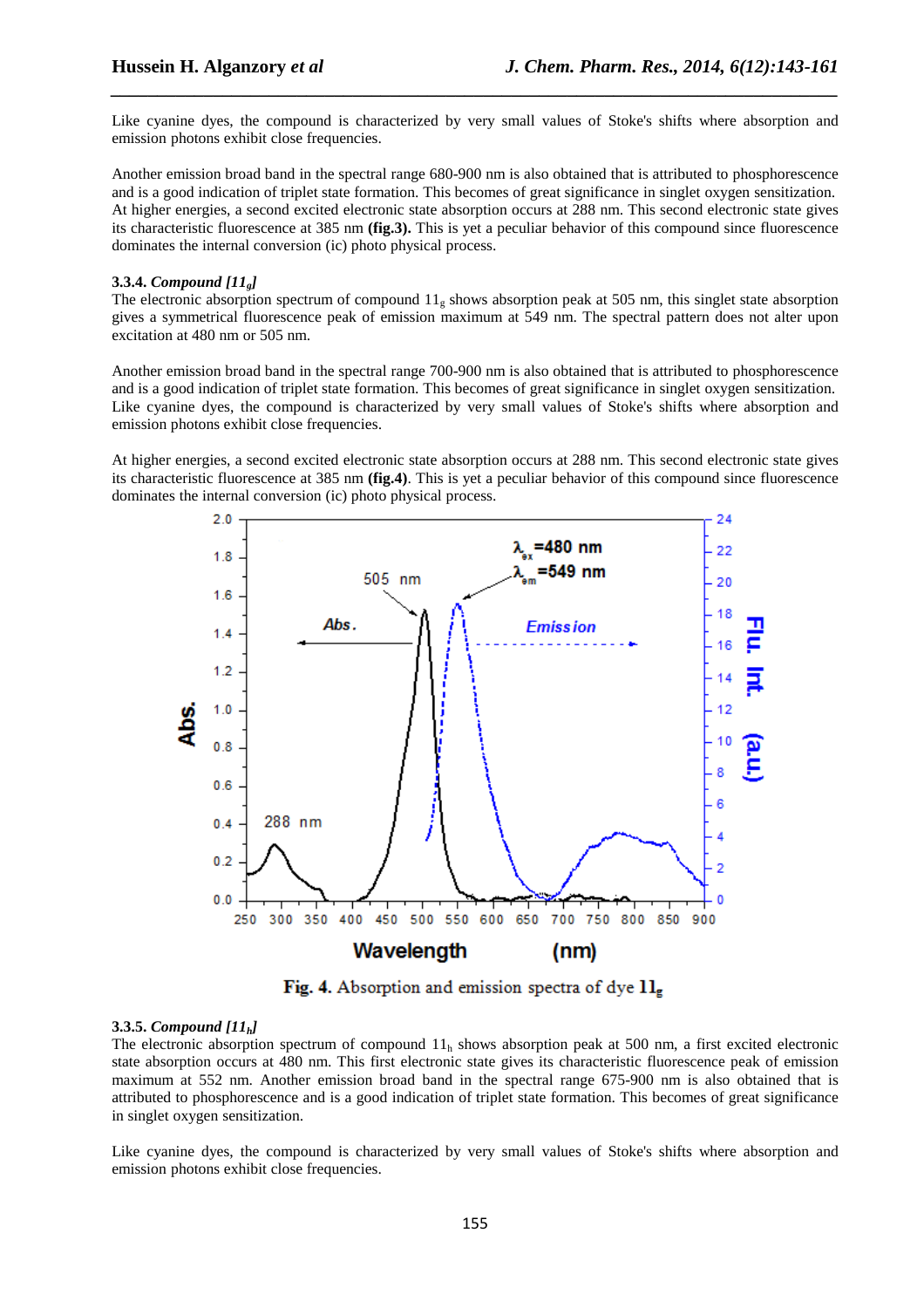At higher energies, a second excited electronic state absorption occurs at 288 nm. This second electronic state gives its characteristic fluorescence at 386 nm **(fig.5)**. This is yet a peculiar behavior of this compound since fluorescence dominates the internal conversion (ic) photo physical process.

*\_\_\_\_\_\_\_\_\_\_\_\_\_\_\_\_\_\_\_\_\_\_\_\_\_\_\_\_\_\_\_\_\_\_\_\_\_\_\_\_\_\_\_\_\_\_\_\_\_\_\_\_\_\_\_\_\_\_\_\_\_\_\_\_\_\_\_\_\_\_\_\_\_\_\_\_\_\_*



Fig. 5. Absorption and emission spectra of dye 11h



Fig. 6. Absorption and emission spectra of dye 11;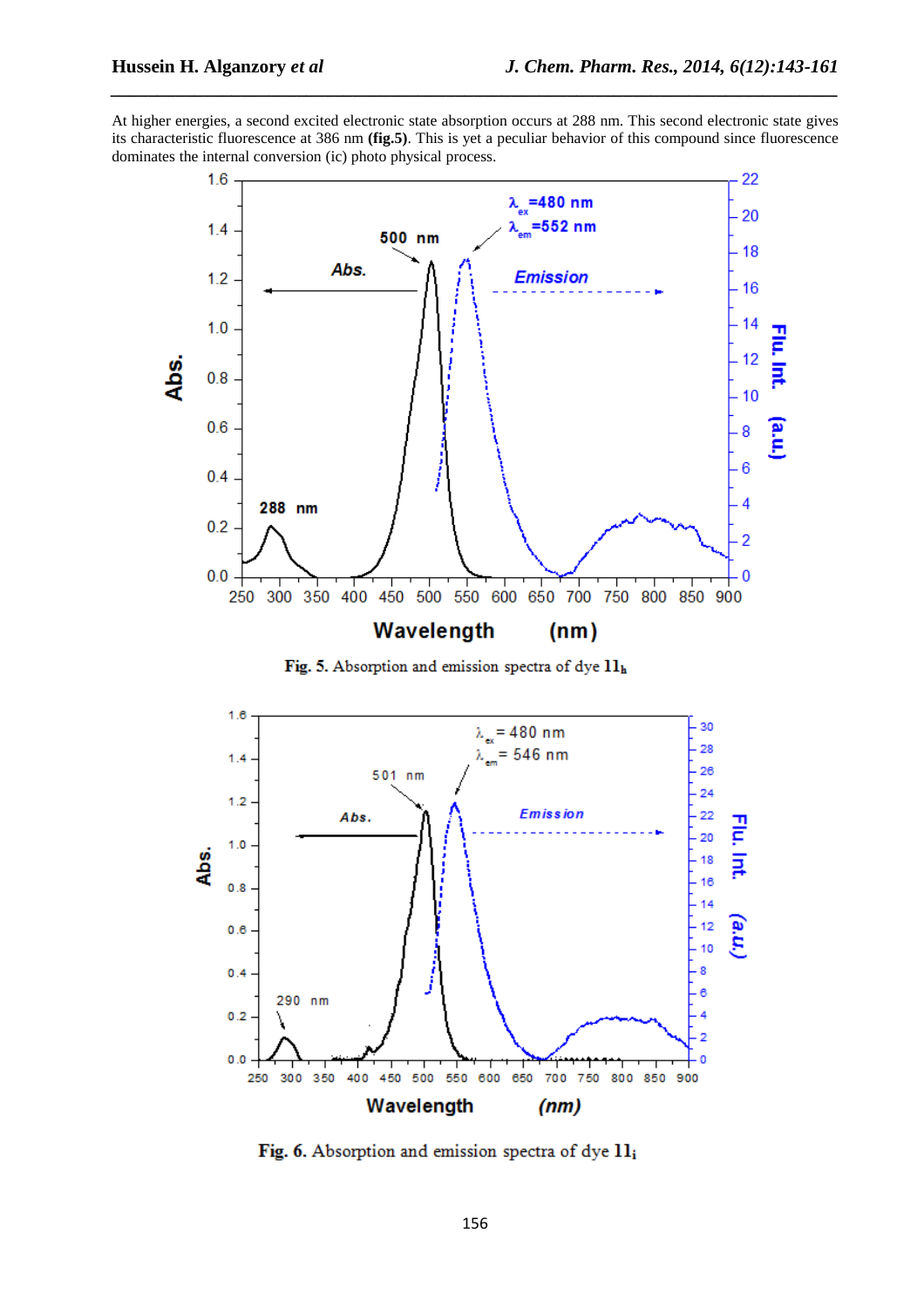### **3.3.6.** *Compound [11i]*

The electronic absorption spectrum of compound  $11<sub>i</sub>$  shows single absorption peak at 503 nm, this singlet state absorption gives a symmetrical fluorescence peak of emission maximum at 546 nm. The spectral pattern does not alter upon excitation at 480 nm or 546 nm. Another emission broad band in the spectral range 680-900 nm is also obtained that is attributed to phosphorescence and is a good indication of triplet state formation. This becomes of great significance in singlet oxygen sensitization.

*\_\_\_\_\_\_\_\_\_\_\_\_\_\_\_\_\_\_\_\_\_\_\_\_\_\_\_\_\_\_\_\_\_\_\_\_\_\_\_\_\_\_\_\_\_\_\_\_\_\_\_\_\_\_\_\_\_\_\_\_\_\_\_\_\_\_\_\_\_\_\_\_\_\_\_\_\_\_*

Like cyanine dyes, the compound is characterized by very small values of Stoke's shifts where absorption and emission photons exhibit close frequencies.

At higher energies, a second excited electronic state absorption occurs at 290 nm. This second electronic state gives its characteristic fluorescence at 390 nm **(fig.6)**. This is yet a peculiar behavior of this compound since fluorescence dominates the internal conversion (ic) photo physical process.

#### **3.3.7.** *Compound [11j]*

The electronic absorption spectrum of compound  $11<sub>j</sub>$  shows absorption peak at 500 nm, a first excited electronic state absorption occurs at 480 nm. This first electronic state gives its characteristic fluorescence peak of emission maximum at 542 nm., another emission broad band in the spectral range 680-900 nm is also obtained that is attributed to phosphorescence and is a good indication of triplet state formation. This becomes of great significance in singlet oxygen sensitization.

Like cyanine dyes, the compound is characterized by very small values of Stoke's shifts where absorption and emission photons exhibit close frequencies.

At higher energies, a second excited electronic state absorption occurs at 290 nm. This second electronic state gives its characteristic fluorescence at 386 nm. **(fig.7).** This is yet a peculiar behavior of this compound since fluorescence dominates the internal conversion (ic) photo physical process.



Fig. 7. Absorption and emission spectra of dye  $11<sub>i</sub>$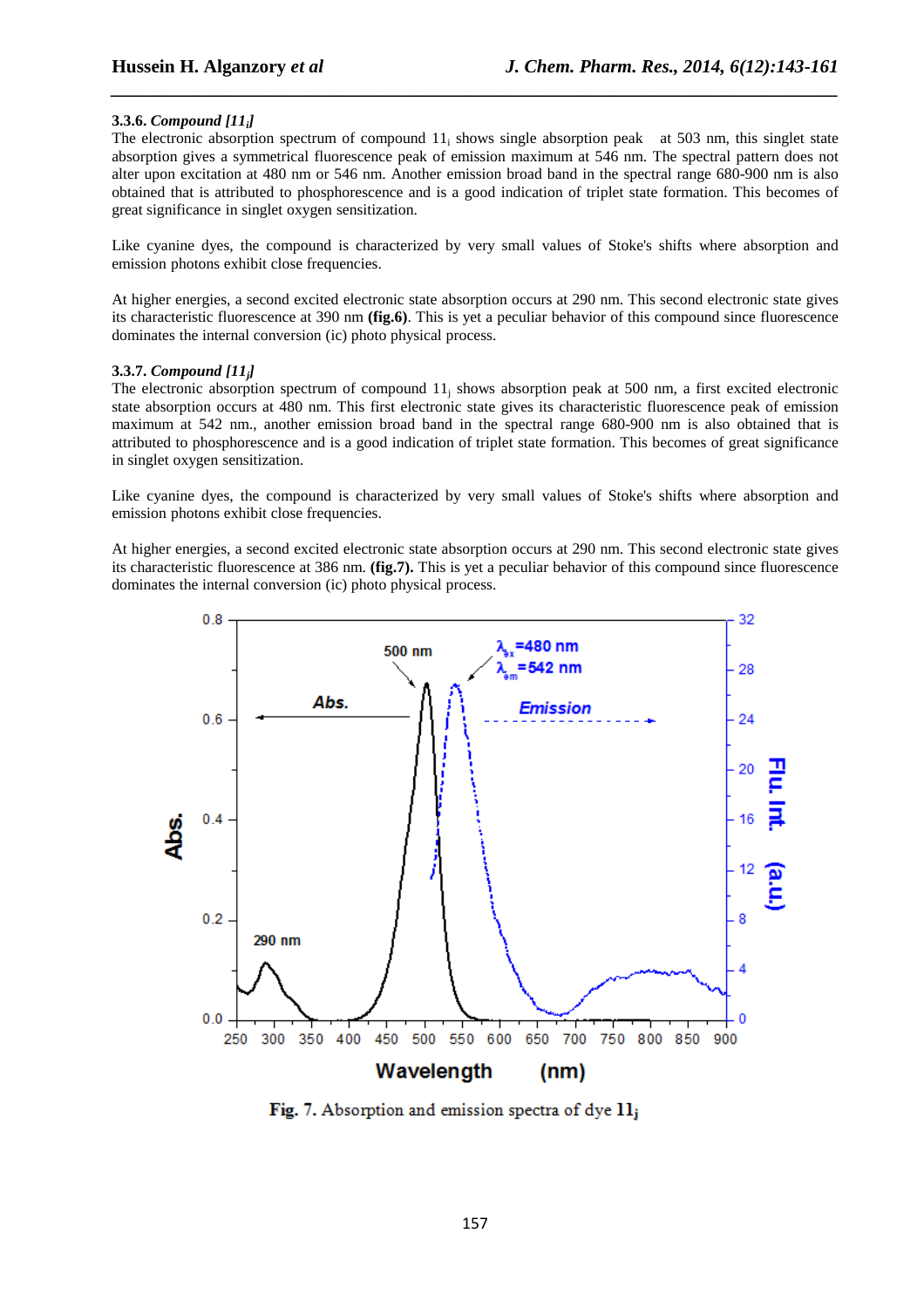#### **3.3.8.** *Compound [12a]*

The electronic absorption spectrum of compound  $12<sub>a</sub>$  shows two-split absorption peaks at 477 and 516 nm which are assigned to the first singlet state absorption of monomeric and J-aggregates of the dye  $[48, 49]$ . These lower energy J- aggregates give a symmetrical fluorescence peak of emission maximum at 570 nm. The symmetry of this peak together with the fact the its spectral pattern does not alter upon excitation at 477 nm (absorption of monomeric species) or 516 nm (absorption of J-aggregates) indicates an energy transfer from higher energy monomeric species to lower energy aggregates during excited state lifetime. Another emission broad band in the spectral range 680-900 nm is also obtained that is attributed to phosphorescence and is a good indication of triplet state formation. This becomes of great significance in singlet oxygen sensitization.

*\_\_\_\_\_\_\_\_\_\_\_\_\_\_\_\_\_\_\_\_\_\_\_\_\_\_\_\_\_\_\_\_\_\_\_\_\_\_\_\_\_\_\_\_\_\_\_\_\_\_\_\_\_\_\_\_\_\_\_\_\_\_\_\_\_\_\_\_\_\_\_\_\_\_\_\_\_\_*

Like cyanine dyes, the compound is characterized by very small values of Stoke's shifts where absorption and emission photons exhibit close frequencies.

At higher energies, a second excited electronic state absorption occurs at 290 nm. This second electronic state gives its characteristic fluorescence at 388 nm. **(fig.8)** this is yet a peculiar behavior of this compound since fluorescence dominates the internal conversion (ic) photo physical process.



Fig. 8. Absorption and emission spectra of dye 12.

#### **3.3.9.** *Compound [12c]*

The electronic absorption spectrum of compound  $12<sub>c</sub>$  shows absorption peak at 512 nm, this singlet state absorption gives a symmetrical fluorescence peak of emission maximum at 550 nm. The spectral pattern does not alter upon excitation at 480 nm or 515 nm. Another emission broad band in the spectral range 680-900 nm is also obtained that is attributed to phosphorescence and is a good indication of triplet state formation. This becomes of great significance in singlet oxygen sensitization.

Like cyanine dyes, the compound is characterized by very small values of Stoke's shifts where absorption and emission photons exhibit close frequencies.

At higher energies, a second excited electronic state absorption occurs at 288 nm. This second electronic state gives its characteristic fluorescence at 386 nm. **(fig.9)**. This is yet a peculiar behavior of this compound since fluorescence dominates the internal conversion (ic) photo physical process.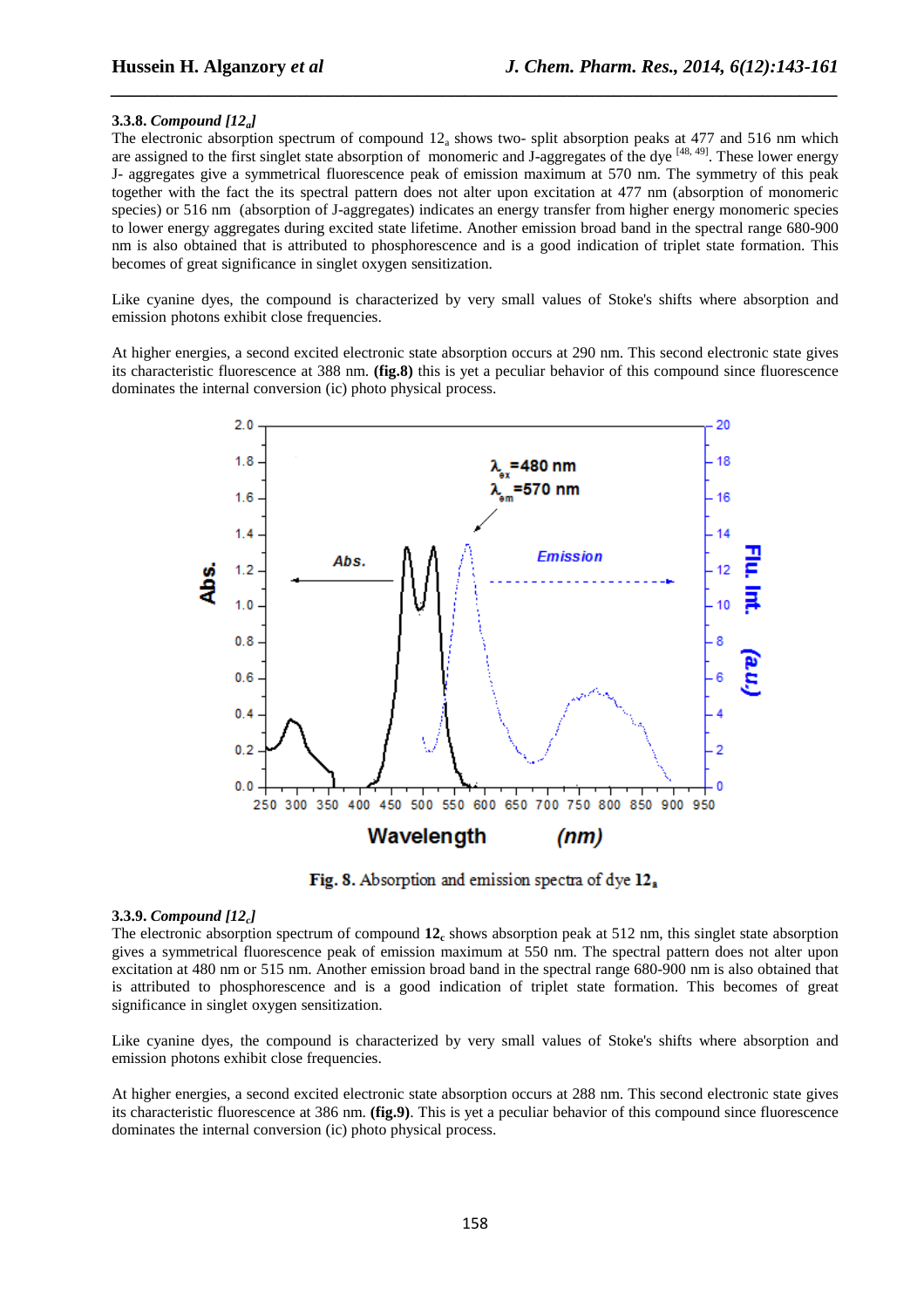

*\_\_\_\_\_\_\_\_\_\_\_\_\_\_\_\_\_\_\_\_\_\_\_\_\_\_\_\_\_\_\_\_\_\_\_\_\_\_\_\_\_\_\_\_\_\_\_\_\_\_\_\_\_\_\_\_\_\_\_\_\_\_\_\_\_\_\_\_\_\_\_\_\_\_\_\_\_\_*

Fig. 9. Absorption and emission spectra of dye 12<sub>c</sub>



Fig. 10. Absorption and emission spectra of dye 12.

# **3.3.10.** *Compound [12e]*

The electronic absorption spectrum of compound  $12<sub>e</sub>$  shows two- split absorption peaks at 475 and 516 nm which are assigned to the first singlet state absorption of monomeric and J-aggregates of the dye<sup>[48, 49]</sup>. These lower energy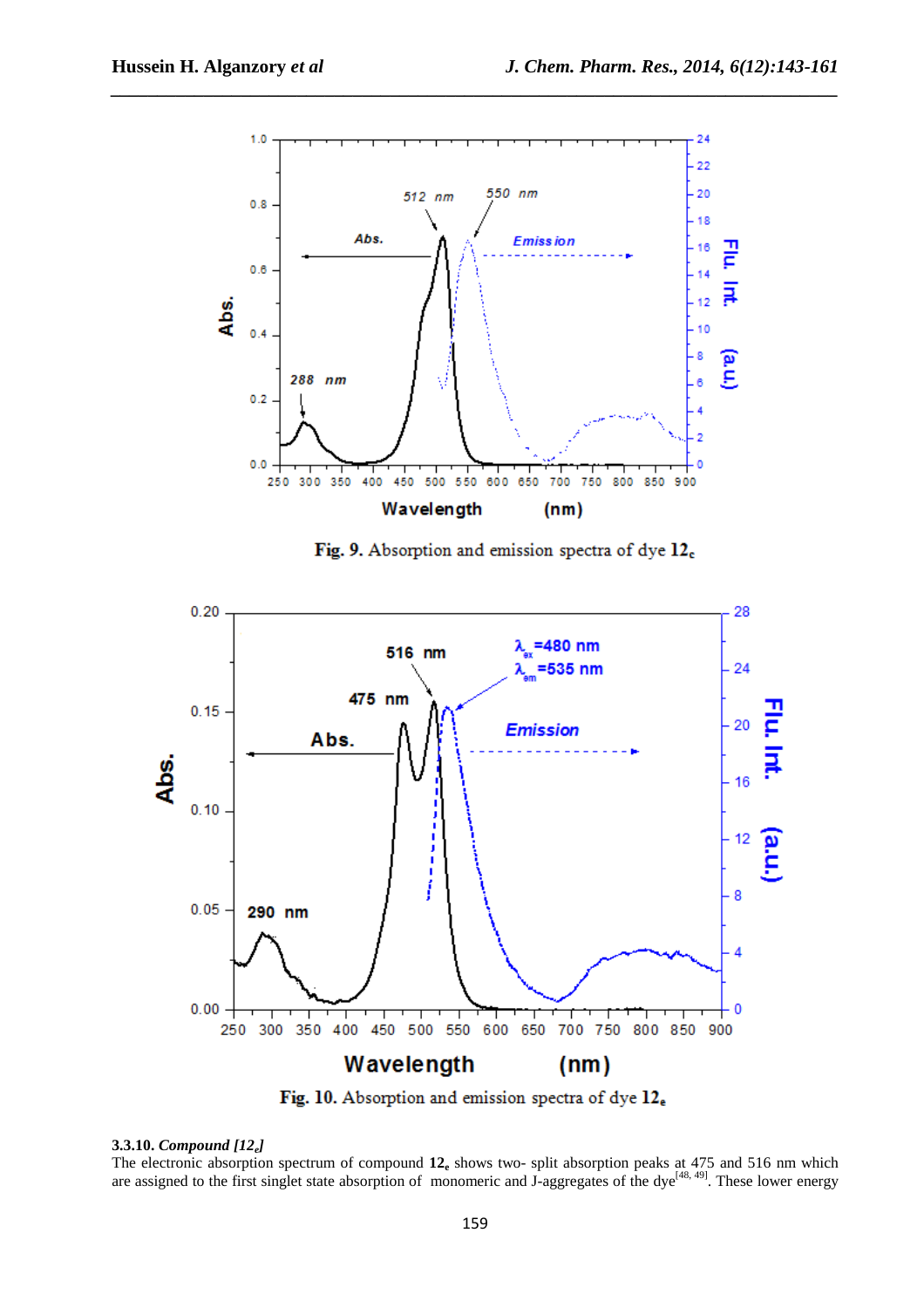J- aggregates give a symmetrical fluorescence peak of emission maximum at 535 nm. The symmetry of this peak together with the fact the its spectral pattern does not alter upon excitation at 475 nm (absorption of monomeric species) or 516 nm (absorption of J-aggregates) indicates an energy transfer from higher energy monomeric species to lower energy aggregates during excited state lifetime.

*\_\_\_\_\_\_\_\_\_\_\_\_\_\_\_\_\_\_\_\_\_\_\_\_\_\_\_\_\_\_\_\_\_\_\_\_\_\_\_\_\_\_\_\_\_\_\_\_\_\_\_\_\_\_\_\_\_\_\_\_\_\_\_\_\_\_\_\_\_\_\_\_\_\_\_\_\_\_*

Another emission broad band in the spectral range 680-900 nm is also obtained that is attributed to phosphorescence and is a good indication of triplet state formation. This becomes of great significance in singlet oxygen sensitization. Like cyanine dyes, the compound is characterized by very small values of Stoke's shifts where absorption and emission photons exhibit close frequencies.

At higher energies, a second excited electronic state absorption occurs at 290 nm. This second electronic state gives its characteristic fluorescence at 388 nm. **(fig.10)**. This is yet a peculiar behavior of this compound since fluorescence dominates the internal conversion (ic) photo physical process.

#### **CONCLUSION**

We have described rapid and highly efficient method for the synthesis of monomethine cyanine dyes with quinoline nucleus under solvent- free microwave irradiation. The electronic absorption and steady state fluorescence spectra of prepared dyes have been investigated revealing a potential use of these dyes as singlet oxygen sensitizers. The prepared dyes absorb in the region 500-618 nm and their fluorescence emissions are located at 448-570 nm.

#### **Acknowledgements**

Chemistry Department, Faculty of Science, Alqassim University, KSA is gratefully acknowledged for microwave apparatus and support.

#### **REFERENCES**

[1] TG Deligeorgiev; NI Gadjev; AA Vasilev; VA Maximova; II Timcheva; HE Katerinopoulos; et al., *Dyes Pigm*., **2007**, 75(2).

[2] KD Volkova; VB Kovalska; AO Balanda; MYu Losytskyy; AG Golub; RJ Vermeij; et al., *Bioorganic & Medicinal Chemistry* **2008**, 16.

[3] XH Zhang; LY Wang; ZX Nan, SH Tan; ZX Zhang, *Dyes Pigm.*, **2008**,79(2).

[4] SM Yarmoluk; MB Kryvorotenko; VB Kovalska, *Dyes Pigm*., **2001**, 48, 165.

[5] SM Yarmoluk; VB Kovalsks; DV Kryvorotenko; AO Balanda; TY Ogul'chansky, *Spectrochim Acta*, **2001**, 57, 1533.

[6] TG Deligeorgiev; NI Gadjev; A. Vasilev; KH Drexhage; SM Yarmoluk, *Dyes Pigm*., **2006**, 70, 185.

[7] VB Kovalsks; MY Luosytskyy; SM Yarmoluk, *Spectrochim Acta*, part A, **2003**, 60, 129.

- [8] SM Yarmoluk; VB Kovalska; SS Lukashov; YL Slominskii, *Med.Chem. Lett*., **1999**, 9, 1677.
- [9] VB Kovalska, *J. Fluorescence*, **2002**, 12, 209.
- [10] TG Deligeorgiev; NI Gadjev, *Dyes Pigm*., **1995**, 29, 315.

[11] VB Kovalska; DV Kyvorotenko; AO Balanda; MY Losytskyy; VP Tokar; SM Yarmoluk, *Dyes Pigm*., **2005**, 67, 47.

- [12] SM Yarmoluk; DV Kryvorotenko; AO Balanda; MY Losytskyy; VB Kovalska, *Dyes Pigm*., **2001**, 51, 41.
- [13] G Patonay; J Salon; L Strekowski, *Molecules*, **2004**, 9, 40.
- [14] SR Mujumdar; RB Mujumdar; CM Grant; AS Waggoner, *Bioconjugate Chemistry*, **1996**, 7
- [15] GT Hirons; JJ Fawcett; HA Crissman; *Cytometry*, **1994**, 15, 129.

[16] M Thompson, *Bioconjugate Chemistry*, **2007**, 17

- [17] P Selvin, *Science*, **1992**, 257, 885.
- [18] J Ju; AN Glazer; RA Mathies, *Nature Med*., **1992**, 2, 246.
- [19] VB Kovalska; VP Tokar; MY Losytskyy; T Deligeorgiev; A Vassilev; N Gadjev; et al., *Biochemical and Biophysical Methods*, **2006**, 68

[20] HJ Karlsson; M Eriksson; E Perzon; B Akerman; P Lincoln; G Westman, *Nucleic Acids res.*, **2003**, 31, 6227.

[21] HS Rye; MA Quesada; K Peck; AN Glazer; *Nucleic Acids res*., **1991**, 19, 327.

[22] B Matselyukh; SM Yarmoluk; AB Matselyukh; VB KovalskaI; IO Kocheshev; DV Kryvorotenko, *J. Biochem. Biophs. Methods*, **2003**, 57, 35.

[23] CE Mees; T James, *Science Press*; **1979**.

- [24] FM Hamer, *Interscience*, **1964**.
- [25] Q Li; GL Lin; BX Peng; ZX Li, *Dyes Pigm*., **1997**.

[26] T Karatsu; M Yanai; S Yagai; J Mizukami; T Urano; A Kitamura, *Journal of photochemistry and photobiology*, **2005**, 170(2).